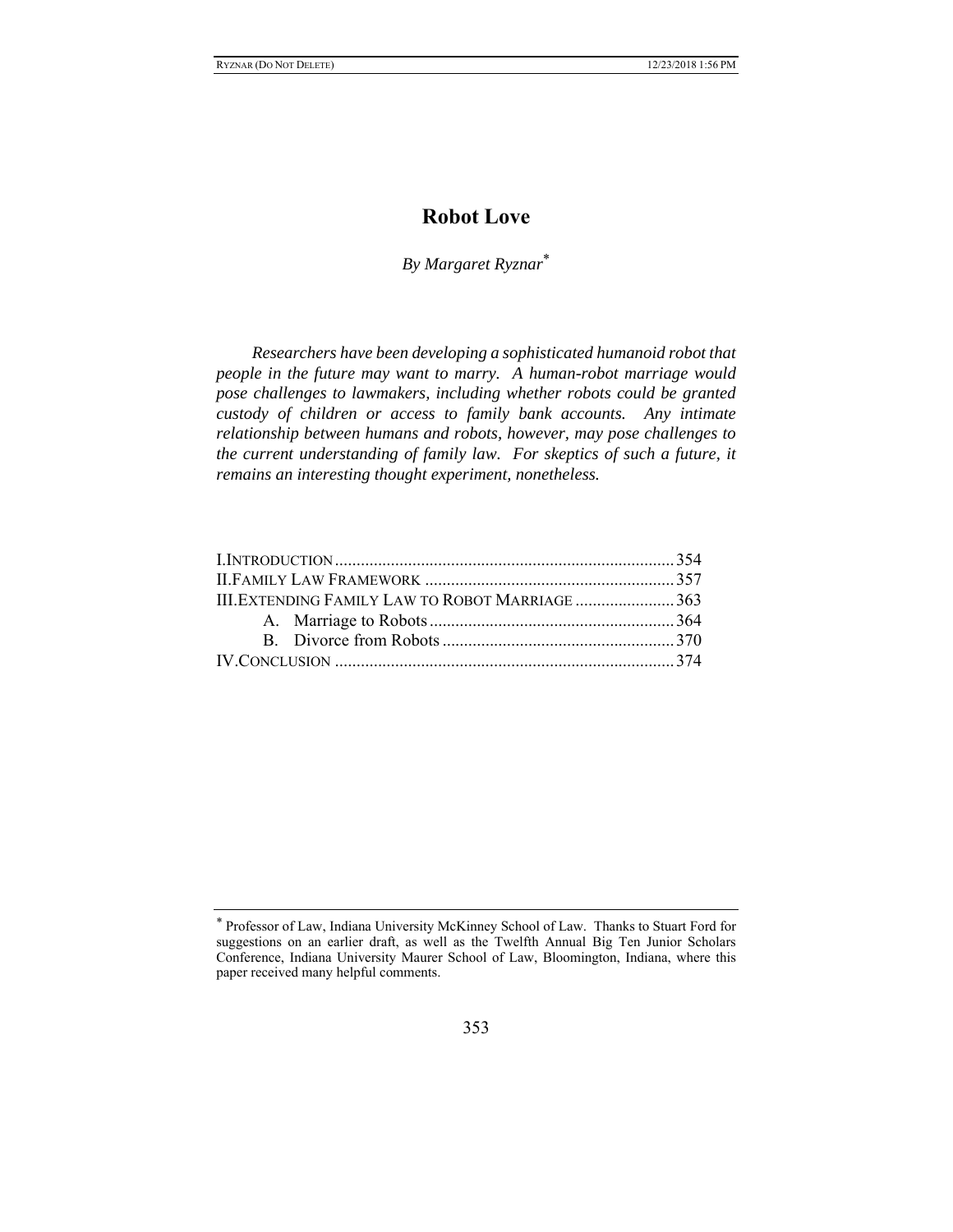#### I. INTRODUCTION

Sophia is a Saudi Arabian citizen with a wicked sense of humor. She has a very expressive face and blue eyes.<sup>1</sup> Flaunting her charm, Sophia has made the media rounds, including *60 Minutes* and the *Tonight Show*. 2 She has graced magazine covers and dated Will Smith. $3$  She also happens to be a social humanoid robot developed by Hong Kong-based company Hanson Robotics.<sup>4</sup>

Technology has made inroads in many fields, and family law has been no exception.<sup>5</sup> Thus far, technology has expanded how people add children to their families. Soon, it may revolutionize whom people marry. Already, many people feel comfortable marrying those with whom online dating

3 *See Will Smith Tries Online Dating*, YOUTUBE (Mar. 29, 2018), https://www.youtube.com/watch?v=Ml9v3wHLuWI; R. Eric Thomas, *Sophia the Robot's Extreme Makeover Is Too Much*, ELLE (Jan. 25, 2018), https://www.elle.com/culture/tech/a15884264/sophia-the-robots-extreme-makeover-is-toomuch/. 4

 *See, e.g.*, Catherine Saez, *Artificial Intelligence Is Changing Societies, But What Cost To Social Justice? Transparency Is Key*, INTELL. PROP. WATCH (Dec. 22, 2017), http://www.ip-watch.org/2017/12/22/artificial-intelligence-changing-society-cost-socialjustice-transparency-key/; *Sophia*, HANSON ROBOTICS, http://www.hansonrobotics.com/robot /sophia/ (last visited Nov. 3, 2018); Elizabeth E. Joh, *Policing Police Robots*, 64 UCLA L. REV. DISCOURSE 516, 523 (2016) ("Popular depictions of robots going back to the 1920s suggest robots are machines in humanoid form; think of the Maschinemensch in Fritz Lang's 1927 film *Metropolis*, or Rosie the maid robot in the *Jetsons*. Yet robots neither have to look like people nor behave in any specific way. Robots can look like humans, animals, or insects; they can provide information, fire upon an enemy, or engage in financial trades. Indeed, there is no single definition of a 'robot.' An emerging consensus has suggested, however, that a robot be defined as any machine that can collect information, process it, and use it to act upon the world.").

<sup>1</sup> Sixty-two facial expressions, in fact. Erin Clancy, *Beloved Robot Sophia to Join U. Va. Class of 2022 in the Fall*, CAVALIER DAILY (Mar. 15, 2018), http://www.cavalierdaily.com/article/2018/03/beloved-robot-sophia-to-join-uva-class-of-2022-in-the-fall. 2

*See* Dave Gershgorn, *Inside the Mechanical Brain of the World's First Robot Citizen*, QUARTZ (Nov. 12, 2017), https://qz.com/1121547/how-smart-is-the-first-robot-citizen; Brit McCandless, *Charlie Rose Interviews. . . A Robot?*, CBS NEWS: 60 MINUTES OVERTIME (June 25, 2017), https://www.cbsnews.com/news/60-minutes-charlie-rose-interviews-a-robotsophia.

*See* F. Patrick Hubbard, *"Sophisticated Robots": Balancing Liability, Regulation, and Innovation*, 66 FLA. L. REV. 1803, 1803 (2014) ("Our lives are being transformed by large, mobile, 'sophisticated robots' with increasingly higher levels of autonomy, intelligence, and interconnectivity among themselves."). Much scholarship and thought has focused on the replacement of the worker with a robot and the increasing role of technology. Intellectual property law is often devoted to technology. Big data and electronic software has changed the way law is practiced. E-mediation is taking over in divorce proceedings. But, a quiet displacement can happen in the home, as well. *See, e.g.*, Dafna Lavi, *No More Click? Click in Here: E-Mediation in Divorce Disputes—The Reality and the Desirable*, 16 CARDOZO J. CONFLICT RESOL. 479, 487 (2015).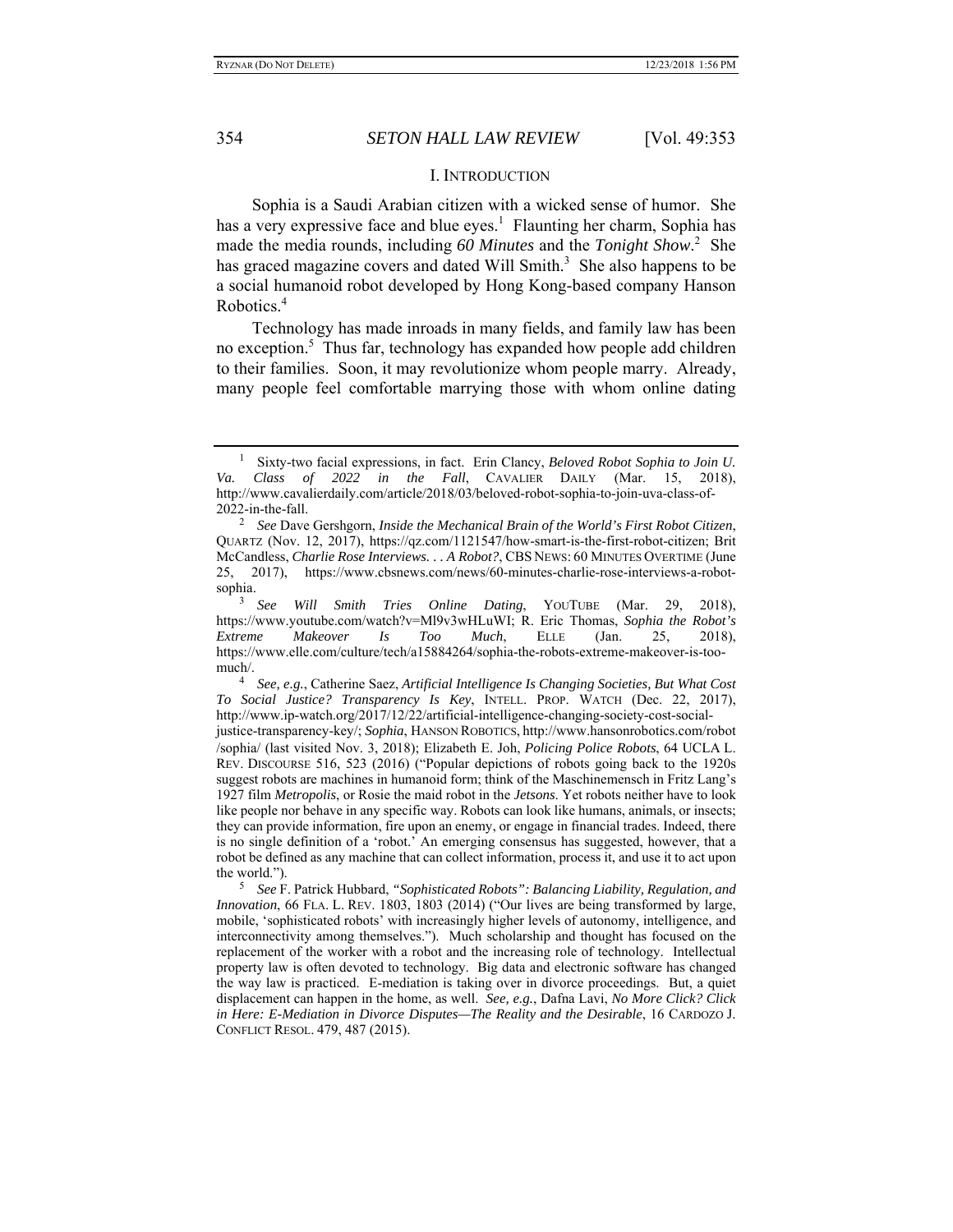services have matched them.<sup>6</sup>

Dating robots has increasingly become a possibility in the near future.<sup>7</sup> One computer expert, David Levy, contends that if current technological advances continue, "[r]obots will transform human notions of love and sexuality.... Humans will fall in love with robots, humans will marry robots, and humans will have sex with robots, all as . . . 'normal' extensions of our feelings of love and sexual desire for other humans."<sup>8</sup> Levy predicts that this will happen by  $2050$ .<sup>9</sup> In addition to the technology having sufficiently advanced by then, humans will likely continue to have trouble getting and staying married to other humans, making robots more attractive as potential partners. $10$ 

Robots have rapidly developed in recent years to improve people's quality of life and welfare.<sup>11</sup> For example, robots can offer assistance around the house, such as vacuuming.<sup>12</sup> There are also sex robots and those that offer companionship.<sup>13</sup> Future robots will be able to cook.<sup>14</sup> If these traits are combined in one robot, that robot would embody what many people seek in their future spouses. $15$ 

This potential future presents an opportunity to reexamine the meaning of family law—and its applicability to a changing world. Family law is often

<sup>6</sup> Phyllis Coleman, *Online Dating: When "Mr. (or Ms.) Right" Turns Out All Wrong, Sue the Service!*, 36 OKLA. CITY U. L. REV. 139, 143 (2011). 7

*See* Hyacinth Mascarenhas, *Would You Fall in Love with a Robot? A Quarter of Millennials Say They Would Be Open to Dating One*, INT'L BUS. TIMES (Dec. 14, 2017), https://www.ibtimes.co.uk/would-you-fall-love-robot-quarter-millennials-say-they-wouldbe-open-dating-robot-1651483.

<sup>8</sup> DAVID LEVY, LOVE AND SEX WITH ROBOTS: THE EVOLUTION OF HUMAN-ROBOT RELATIONSHIPS 22 (2007).

<sup>9</sup> *Id.*

<sup>&</sup>lt;sup>10</sup> See infra Part III.<br><sup>11</sup> Roeland de Bruin, *Autonomous Intelligent Cars on the European Intersection of Liability and Privacy: Regulatory Challenges and the Road Ahead*, 7 EUR. J. RISK REG. 485, 487 (2016). 12 M. Ryan Calo, *Open Robotics*, 70 MD. L. REV. 571, 572 (2011) ("Personal robots

under development are sophisticated and versatile. The Japanese company Kawada Industries recently released the HRP4, an all-purpose humanoid robot . . . .").<br><sup>13</sup> See infra Part III.A.

<sup>&</sup>lt;sup>14</sup> See, e.g., The Future: The World's First Robotic Kitchen, MOLEY ROBOTICS, http://www.moley.com/ (last visited Oct. 15, 2018).

<sup>&</sup>lt;sup>15</sup> One scholar has suggested that the traditional "essentials of marriage" are an exchange of financial support for domestic services, with sexual access and exclusivity included. Twila L. Perry, *The "Essentials of Marriage": Reconsidering the Duty of Support and Services*, 15 YALE J.L. & FEMINISM 1, 8–9 (2003). Indeed, in one survey of people engaged to be married, forty-two percent said they were marrying for love, thirteen percent said they saw it as a sign of commitment, and nine percent saw it as progress in their relationship. Three percent did not know why they were getting married. JONATHAN HERRING, FAMILY LAW 44 (5th ed. 2011).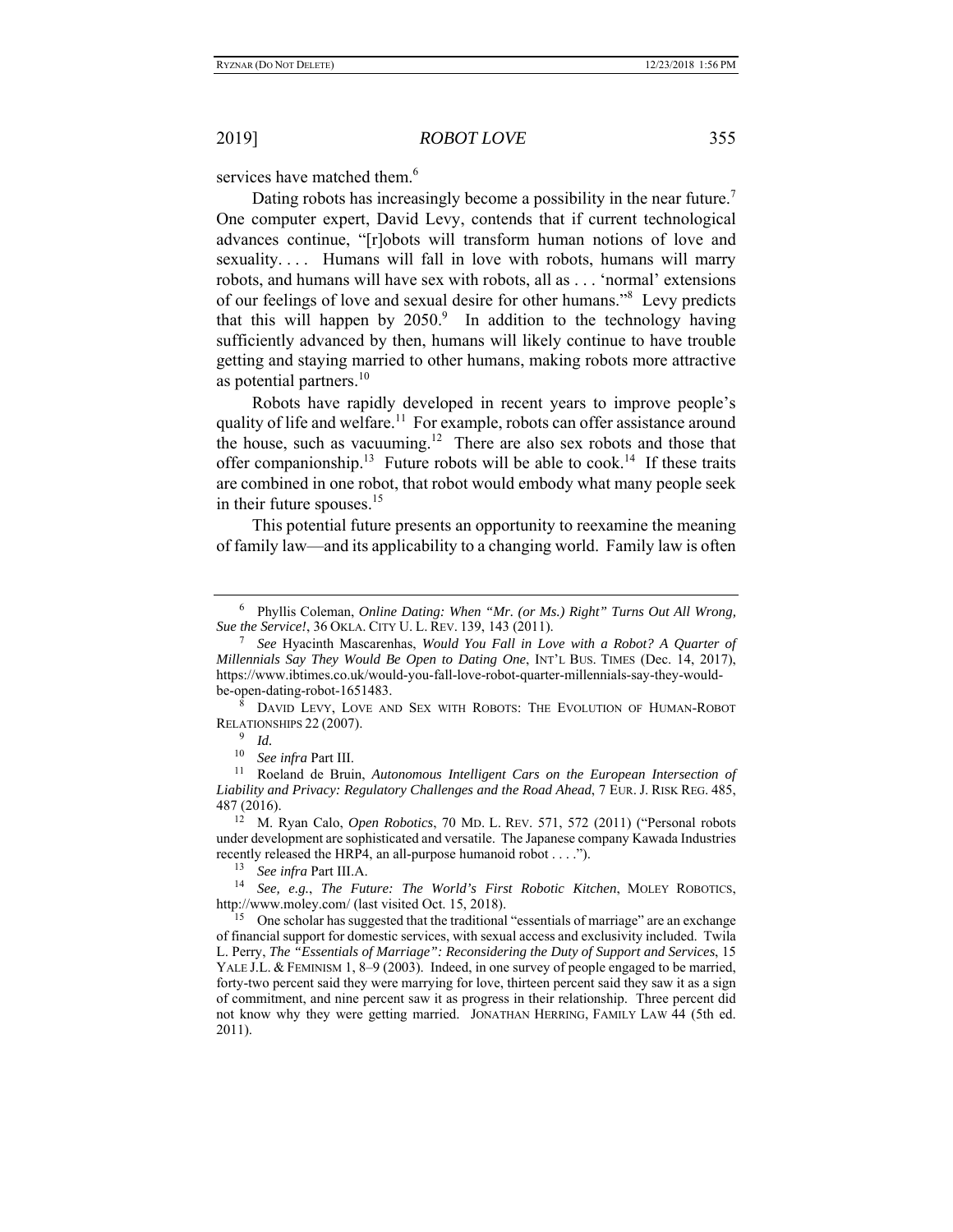a step behind the development of technology<sup>16</sup> for reasons that may range from society's philosophy of marriage to the slowness with which families change.<sup>17</sup> The law eventually catches up to reality, however.<sup>18</sup> This Article is thus the first to consider the family law implications of the romantic relationships that computer scientists are predicting and working to develop.19

Family law is a story of inclusion and exclusion.<sup>20</sup> Certain relationships are excluded from recognition and others are included.<sup>21</sup> For example, states prohibit polygamous marriages, marriages between some relatives, and marriages before a certain age.<sup>22</sup> "The central dividing line in family law is marriage."<sup>23</sup>

This Article looks at how family law can apply to marriage between humans and robots, a future that researchers have been predicting.<sup>24</sup> For skeptics of such a future, it is an interesting thought experiment, nonetheless. Part II of this Article begins by examining the current family law framework,

 $18$  And there have already been major changes in family law:

The values which informed the law back then were also very different. Marriage as an institution for the raising of children has largely been replaced by a notion of marriage as an agreement which is terminable at will. Many in the population forgo the need for any formal agreement or exchange of promises at all. While the significance of marriage in the law has declined, legislatures and courts are increasingly concerned to affirm the rights and obligations that flow from parenthood. It is a matter of conjecture what the next 40 years will bring.

Patrick Parkinson, *Forty Years of Family Law: A Retrospective*, 46 VICTORIA U. WELLINGTON L. REV. 611, 625 (2015) [hereinafter Parkinson, *Forty Years*].

19 *See, e.g.*, Catherine Saez, *Experts Think Through Ethical, Legal, Social Challenges of the Rise of Robots*, INTELL. PROP. WATCH (June 13, 2017), www.ip-watch.org/2017/06/13/ experts-think-ethical-legal-social-challenges-rise-robots ("The ultimate aspiration of robot designers is to make robots 'truly alive . . . .'").

20 *See generally* Melissa Murray, *The Networked Family: Reframing the Legal Understanding of Caregiving and Caregivers*, 94 VA. L. REV. 385 (2008) (asking whether family law should extend to caregivers). *See also* Clare Huntington, *Postmarital Family Law: A Legal Structure for Nonmarital Families*, 67 STAN.L.REV. 167 (2015) (considering whether the focus of family law should be redirected from romantic relationships to caregiving relationships). 21 Katharine Silbaugh, *Distinguishing Households from Families*, 43 FORDHAM URB.L.J.

1071, 1080 (2016) ("Family law pays attention to a particular set of relationships, and the rest are recognized incidentally for limited purposes."). 22 *See, e.g.*, John Witte, Jr., *Why Two in One Flesh? The Western Case for Monogamy* 

*Over Polygamy*, 64 EMORY L.J. 1675, 1683 (2015).

<sup>23</sup> Clare Huntington, *Family Law and Nonmarital Families*, 53 FAM. CT. REV. 233, 235 (2015). 24 *See infra* Part III.A.

<sup>16</sup> *See, e.g.*, Andrew Guthrie Ferguson, *Illuminating Black Data Policing*, 15 OHIO ST.J. CRIM. L. 503, 523 (2018).

<sup>17</sup> *See, e.g.*, Marsha Kline Pruett & J. Herbie DiFonzo, *Closing the Gap: Research, Policy, Practice, and Shared Parenting*, 52 FAM. CT. REV. 152,153 (2014).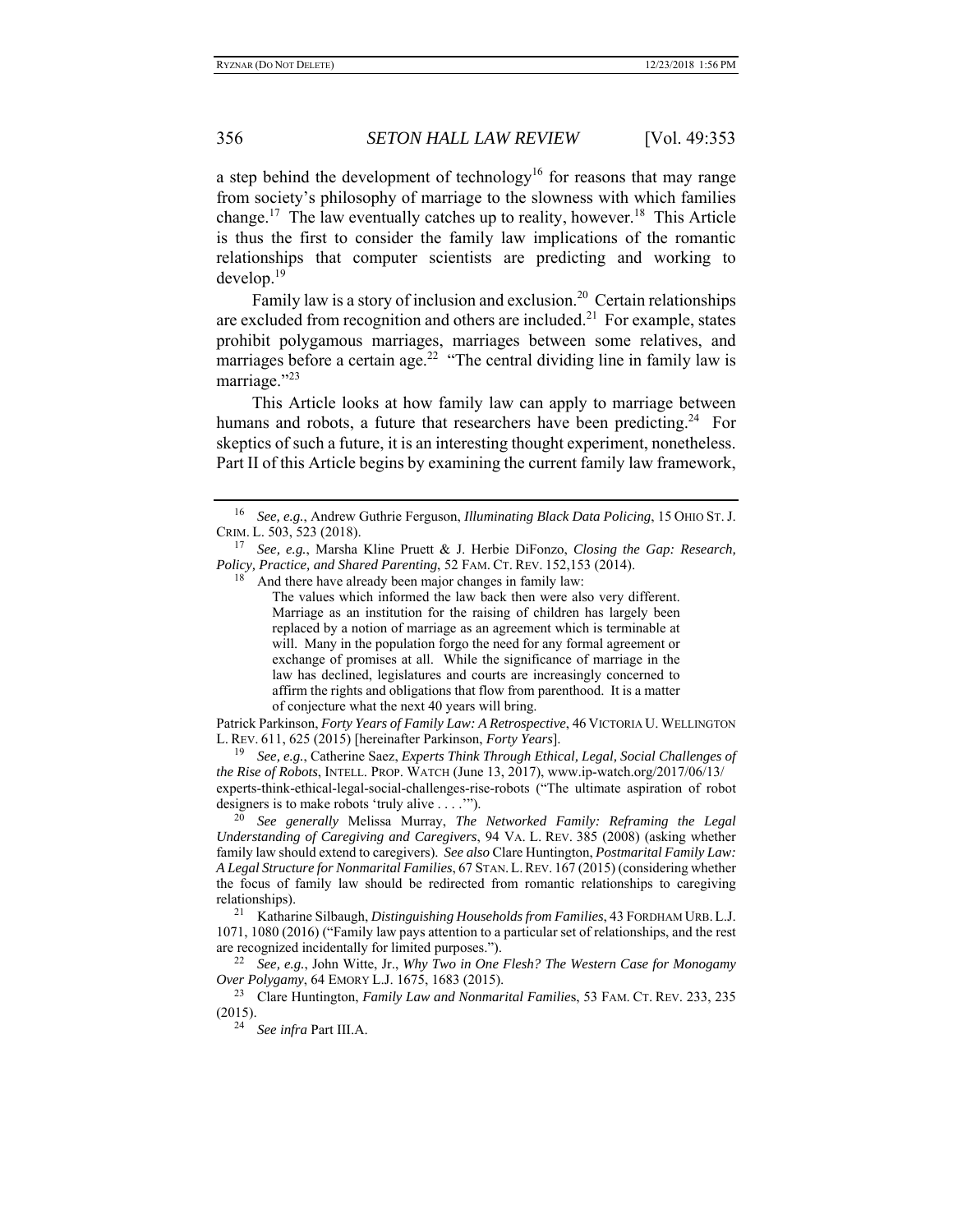focusing on property division and child-related matters. Part III explores the applicability of the family law framework to potential relationships between humans and robots. Part III concludes that, as difficult as it is to determine whether to recognize such marriages, dealing with their aftermath is even more difficult, challenging the applicability of the current family law framework to robot marriage.

#### II. FAMILY LAW FRAMEWORK

If people in the future marry robots, they will need to accept the family law implications. Yet, people do not really know the legal consequences of marriage.<sup>25</sup> Each year, more than four million people marry in the United States, and approximately two million divorce.<sup>26</sup> They venture into the realm of romance and have children despite knowing little about the family law framework that picks up the pieces of broken relationships. For example, most people do not know that the law treats non-married couples as strangers.<sup>27</sup> Additionally, while most engaged couples think that they will never divorce,<sup>28</sup> nothing could be further from the truth.

Family law is rooted in society's perceptions of morality, common sense, and prevailing cultural norms.<sup>29</sup> "Perhaps nowhere is the connection

I think it obvious ... that we will be ushering in a new regime of judicially prescribed, and federally prescribed, family law. I have no reason to believe that federal judges will be better at this than state legislatures; and state legislatures have the great advantages of doing harm in a more circumscribed area, of being able to correct their mistakes in a flash, and of being removable by the people.

Troxel v. Granville, 530 U.S. 57, 93 (2000) (Scalia, J., dissenting).

<sup>25</sup> *See, e.g.*, *infra* note 27; Iowa Legal Aid, *Common Myths About Family Law*, https://www.iowalegalaid.org/resource/common-myths-about-family-law?ref=3lwed (last visited Nov. 17, 2018); *see also* Kristin A. Collins, *Federalism's Fallacy: The Early Tradition of Federal Family Law and the Invention of States' Rights*, 26 CARDOZO L. REV. 1761, 1860 (2005) (noting that family law is currently in the domain of the states, but that, historically, the federal government was not limited in this way); Courtney G. Joslin, *Federalism and Family Status*, 90 IND. L.J. 787, 789 (2015). *But see* Libby S. Adler, *Federalism and Family*, 8 COLUM. J. GENDER & L. 197, 199 (1999) (arguing that there is no foundation for the view that family law belongs in the state domain). Justice Antonin Scalia has expressed concern about the increasing federalization of family law:

<sup>26</sup> *National Marriage and Divorce Rate Trends*, CTRS. FOR DISEASE CONTROL AND PREVENTION: NAT'L CTR. FOR HEALTH STAT., http://www.cdc.gov/nchs/nvss/marriage divorce tables.htm (last updated Nov. 23, 2015).

 $27$  In several British surveys, the majority of people thought that cohabitants had the same legal status as married couples. SONIA HARRIS-SHORT ET AL., FAMILY LAW: TEXT, CASES, AND MATERIALS 109 (3d ed. 2015) (ebook).

<sup>28</sup> *See, e.g.*, Sean Hannon Williams, *Sticky Expectations: Responses to Persistent Over-Optimism in Marriage, Employment Contracts, and Credit Card Use*, 84 NOTRE DAME L. REV. 733 (2009).

<sup>29</sup> Clare Huntington, *The Empirical Turn in Family Law*, 118 COLUM. L. REV. 227, 231 (2018).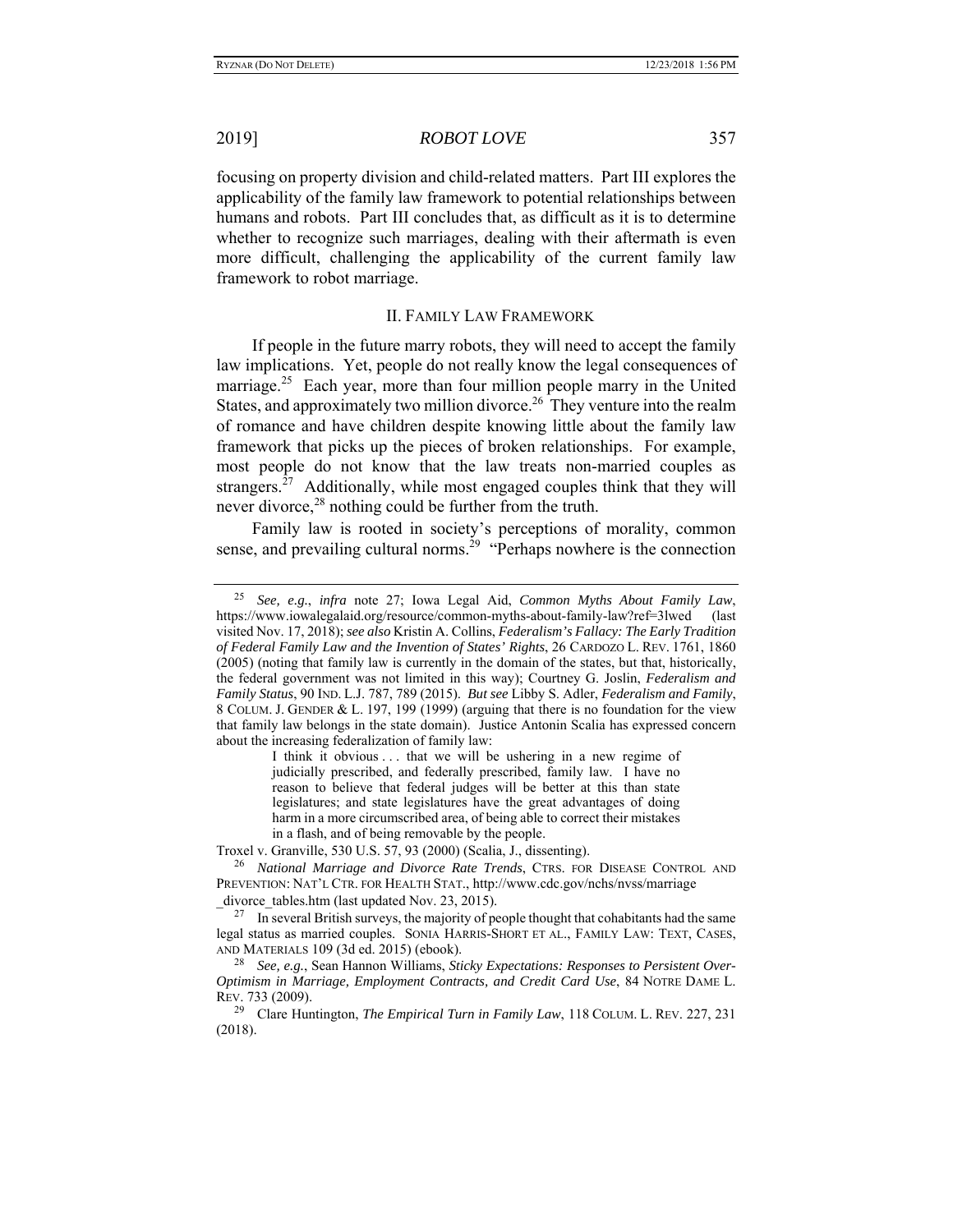and the tension between the individual and the collective more prominent than in family law  $\dots$   $\cdot$   $\cdot$   $\cdot$  At the same time, however, family law has a very practical function, being "generally viewed as a dispute, conflict, and lawsuit practice."<sup>31</sup> "For all its shortcomings, family law provides an institution to help divorcing couples restructure their families following the end of relationships."32

Family law also protects the parties to marriage and divorce.<sup>33</sup> Without family law, some people would not be compelled to support their children.<sup>34</sup> Others would leave their marriage with all of the marital assets.<sup>35</sup> Ultimately, the weakest members of the family would go unprotected. The role of family law is, thus, to protect the individual family members, as is clear from several family law doctrines. These include the nonintervention doctrine, the duty to support one's spouse, the doctrine of necessaries, and the principles governing property division at divorce.

The nonintervention doctrine prevents courts from adjudicating issues arising in intact marriages.<sup>36</sup> An important exception to this doctrine is the doctrine of necessaries, which allows courts to intervene if the earning spouse is not paying for the expenses incurred by the nonearning spouse for any items needed by the family.<sup>37</sup> The couple's means, social position, and circumstances usually determine necessity.<sup>38</sup> In addition to this common law doctrine of necessaries, some states have codified a duty to support a spouse. $39$ 

35 Linda D. Elrod & Robert G. Spector, *Review of the Year 2015-2016 in Family Law: Domestic Dockets Stay Busy*, 50 FAM. L.Q. 501, 516 (2017).

36 *See* Elaine M. Chiu, *That Guy's a Batterer!: A Scarlet Letter Approach to Domestic Violence in the Information Age*, 44 FAM. L.Q. 255, 286 (2010).

37 *See, e.g.*, Connor v. Sw. Fla. Reg'l Med. Ctr., Inc., 668 So. 2d 175, 175 (Fla. 1995) ("Under the doctrine [of necessaries], a husband was liable to a third party for any necessaries that the third party provided to his wife.").

<sup>38</sup> The courts look to the couple's standard of living to determine what qualifies as a necessity. *See* D. KELLY WEISBERG & SUSAN FRELICH APPLETON, MODERN FAMILY LAW: CASES AND MATERIALS 234 (6th ed. 2016); Sheryl L. Scheible, *Defining "Support" Under Bankruptcy Law: Revitalization of the "Necessaries" Doctrine*, 41 VAND. L. REV. 1, 8 (1988).

39 *See* Perry, *supra* note 15, at 13–14.

<sup>30</sup> Rebecca Hollander-Blumoff, *Social Value Orientation and the Law*, 59 WM. & MARY L. REV. 475, 510 (2017).

<sup>31</sup> Forrest S. Mosten & Lara Traum, *The Family Lawyer's Role in Preventive Legal and Conflict Wellness*, 55 FAM. CT. REV. 26, 26 (2017).

<sup>32</sup> Clare Huntington, *Nonmarital Families and the Legal System's Institutional Failures*, 50 FAM. L.Q. 247, 247 (2016).

<sup>33</sup> Lynn D. Wardle, *Reflections on Equality in Family Law*, 2013 MICH. ST. L.REV. 1385, 1402 (2013).

<sup>34</sup> Jacquelyn L. Boggess, *Low-Income and Never-Married Families: Service and Support at the Intersection of Family Court and Child Support Agency Systems*, 55 FAM. CT.REV. 107, 112 (2017).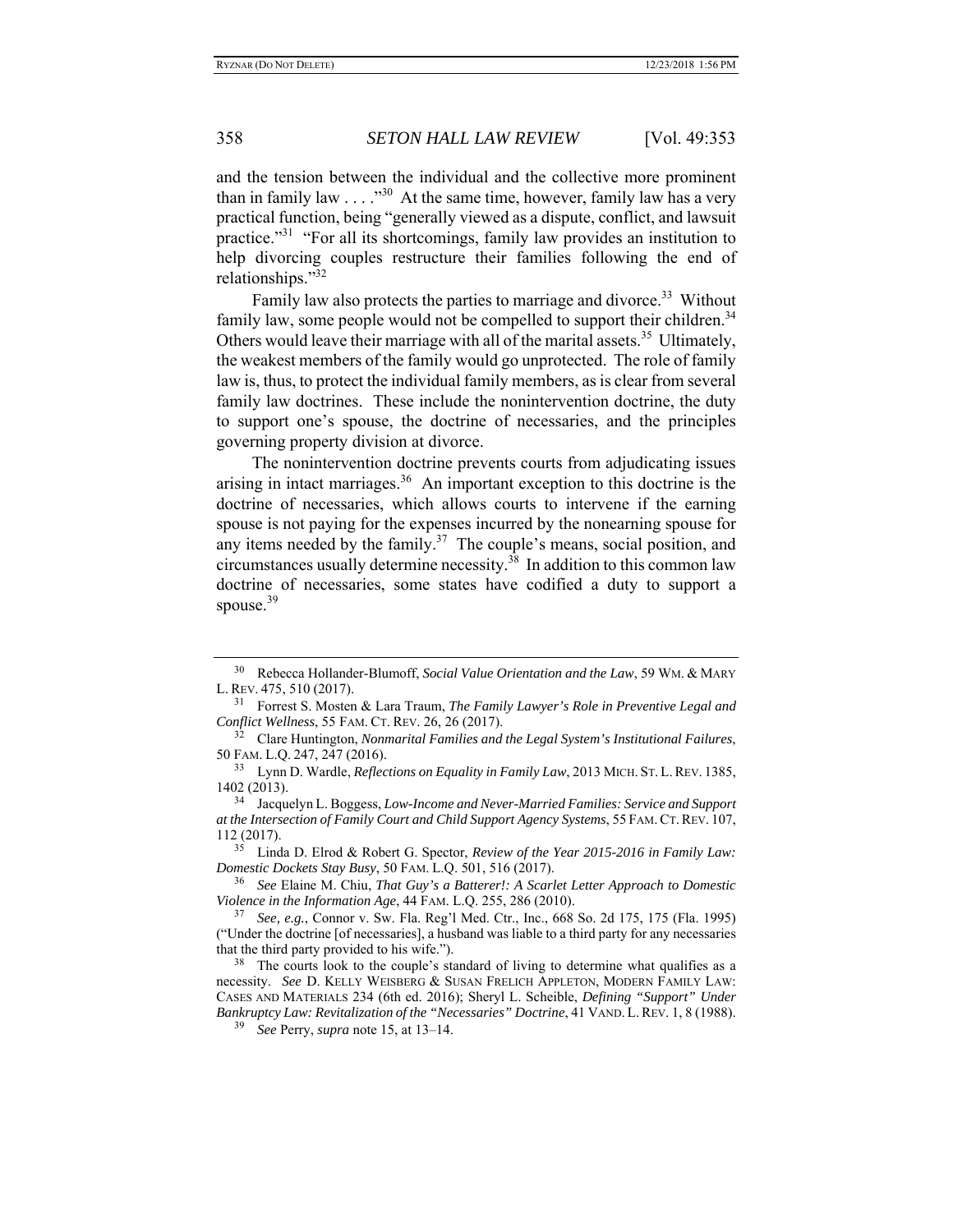Currently, marriage can only occur when allowed by the state. Restrictions on who can marry include those based on age, family relation, and procedural requirements.<sup>40</sup> Additionally, states ban polygamous marriages.<sup>41</sup> The benefits of marriage that these couples cannot access include certain legal benefits and privileges, such as the marital estate tax exemption, social security survivor privileges, and inheritance law, which all favor spouses.42 Indeed, in every American jurisdiction, the legal rights and obligations of cohabitants are fewer than those of spouses.<sup>43</sup>

When the family unit fails, the state intervenes. For instance, child support "[has] progressed from private, to state, then to federal remedies."<sup>44</sup> The government's role in child support has increased as more children have become reliant on such support due to rising divorce and out-of-wedlock birth rates.<sup>45</sup> When parents fail to financially support their children, public assistance substitutes.46 To protect children, Congress began legislating in family law in the twentieth century despite the field's traditional position in

<sup>40</sup>*See infra* note 109. 41 *See* Mary-Rose Papandrea, *Sex and Religion: Unholy Bedfellows*, 116 MICH. L. REV. 859, 872 (2018). 42 *See, e.g.*, United States v. Windsor, 570 U.S. 744, 773 (2013).

<sup>43</sup> For example, the spousal privilege regarding adverse testimony and confidential communications does not extend to cohabitating couples. *See* Katherine M. Forbes, Note, *Time for a New Privilege: Allowing Unmarried Cohabitating Couples to Claim the Spousal Testimony Privilege*, 40 SUFFOLK U. L. REV. 887, 888 (2007). Also, "[c]ourts seem particularly hesitant to allow cohabitational partners to recover in tort actions, such as loss of consortium." Alisha M. Carlile, Note, *Like Family: Rights of Nonmarried Cohabitational Partners in Loss of Consortium Actions*, 46 B.C. L. REV. 391, 392 (2005). Another tort action for which unmarried cohabitants rarely recover is bystander recovery for negligent infliction of emotional distress. *See* Meredith E. Green, Comment, *Who Knows Where the Love Grows?: Unmarried Cohabitants and Bystander Recovery for Negligent Infliction of Emotional Distress*, 44 WAKE FOREST L. REV. 1093, 1093 (2009). Finally, cohabitants rarely have automatic inheritance rights. *See* Jennifer Berhorst, Note, *Unmarried Cohabitating Couples: A Proposal for Inheritance Rights Under Missouri Law*, 76 UMKC L. REV. 1131, 1144 (2008). These are only a few examples of the marital privileges and obligations that cohabitants do not possess. 44 *See* WALTER WADLINGTON & RAYMOND C. O'BRIEN, FAMILY LAW IN PERSPECTIVE

<sup>129 (3</sup>d ed. 2012).

<sup>&</sup>lt;sup>45</sup> "The fiscal burdens of providing subsidies for needy children also prompted federal concern." WEISBERG & APPLETON, *supra* note 38, at 634. Divorce breaks the private safety net provided by the family, with the most significant consequences impacting women and children. *See, e.g.*, Joanna L. Grossman, *Family Law's Loose Canon*, 93 TEX. L. REV. 681, 686 (2015) ("Most studies have shown that divorce imposes harsher economic consequences on women and children than on men.") (reviewing JILL ELAINE HASDAY, FAMILY LAW REIMAGINED (2014)); Margot E. Kaminski, *Robots in the Home: What Will We Have Agreed To?*, 51 IDAHO L. REV. 661 (2015).

<sup>46</sup> Laura W. Morgan, *The Federalization of Child Support A Shift in the Ruling Paradigm: Child Support as Outside the Contours of "Family Law*,*"* 16 J. AM. ACAD. MATRIM. LAW. 195, 209 (1999).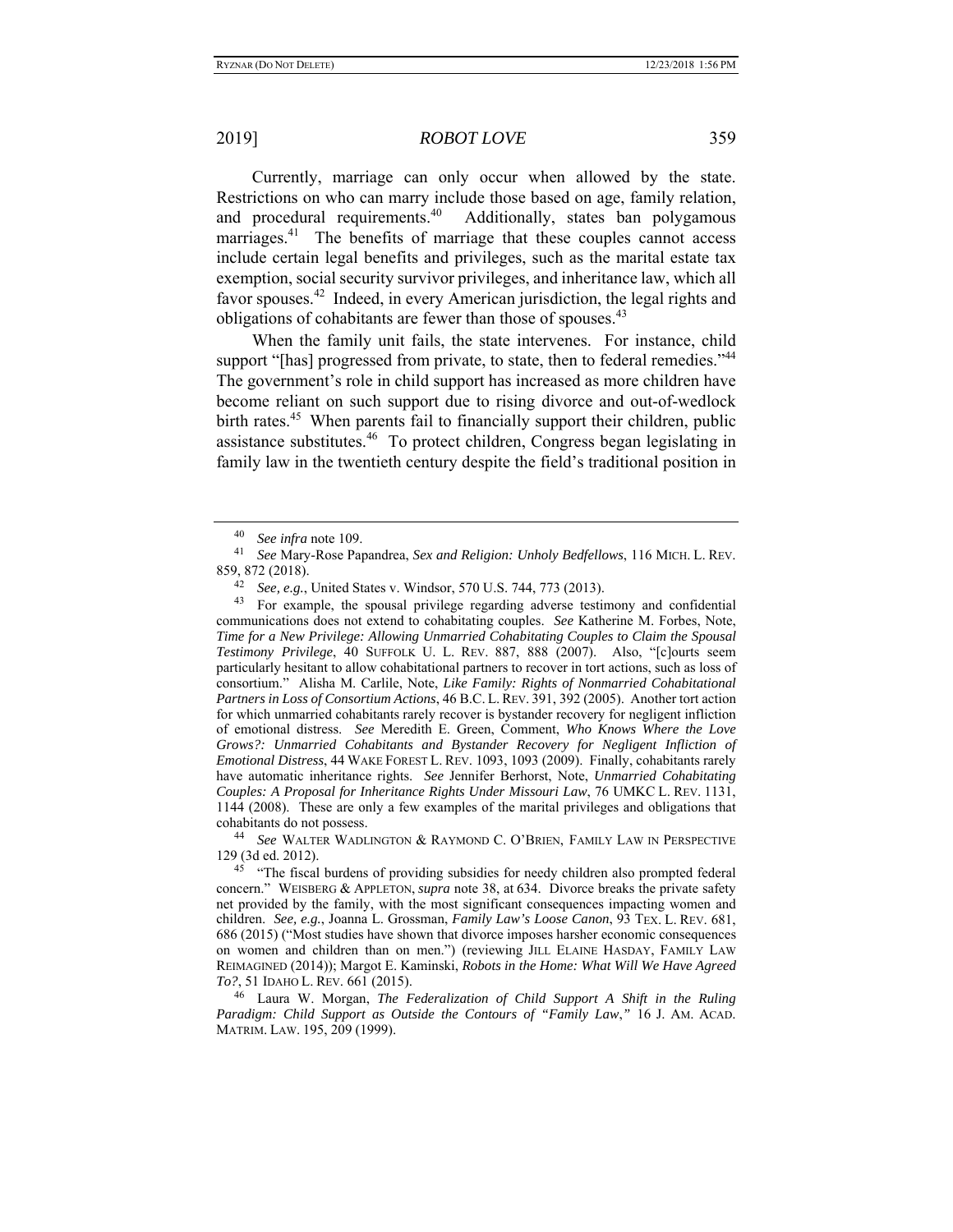the state domain.<sup>47</sup> For example, Congress amended the Aid to Families with Dependent Children program in 1950 to mandate that state welfare agencies alert enforcement officials when children receive benefits after their parents abandon them.<sup>48</sup> Under the Act, state officials could locate the children's parents and enforce their child support obligations.<sup>49</sup> In addition, custodial parents must assign their right to child support to the state in exchange for public assistance, facilitating enforcement actions against the nonpayer parent.<sup>50</sup>

States have become aggressive in their enforcement of child support.<sup>51</sup> Enforcement techniques range from suspension of recreational licenses and work permits, to criminal prosecution and incarceration.<sup>52</sup> The United States Supreme Court recently considered whether indigent parents facing imprisonment for failure to pay child support should receive state-appointed counsel, concluding that due process does not require it.<sup>53</sup> Much of the family law addresses the distribution of property among family members, particularly to protect children.<sup>54</sup> The law, therefore, offers family members certain rights and privileges, such as ensuring that the family's resources are used to support them.<sup>55</sup>

<sup>47</sup> *See supra* note 25.

<sup>48</sup> STAFF OF H. COMM. ON WAYS & MEANS, 108th CONG., 2d Sess., BACKGROUND MATERIAL & DATA ON THE PROGRAMS WITHIN THE JURISDICTION OF THE COMM. ON WAYS  $\&$ MEANS (GREEEN BOOK) 8-2 (Comm. Print 2004) [hereinafter BACKGROUND MATERIAL]; *see also* U.S. DEP'T OF HEALTH & HUM. SERVS, A BRIEF HISTORY OF THE AFDC PROGRAM 9, https://aspe.hhs.gov/system/files/pdf/167036/1history.pdf (last visited Nov. 17, 2018).

<sup>49</sup> BACKGROUND MATERIAL, *supra* note 48, at 8-5.

<sup>50</sup> *See* Stacy Brustin & Lisa Vollendorf Martin, *Paved with Good Intentions: Unintended Consequences of Federal Proposals to Integrate Child Support and Parenting Time*, 48 IND. L. REV. 803, 805 (2015) ("TANF recipients must assign their rights to collect child support to the state. The state then initiates proceedings to establish parentage, if not already determined, and enter a child support order against the noncustodial parent even if the custodial parent would prefer not to do so.").

<sup>51</sup> *See, e.g.*, Mary M. Beck, *Prenatal Abandonment: "Horton Hatches the Egg" in the Supreme Court and Thirty-Four States*, 24 MICH. J. GENDER & L. 53, 68 (2017); Ann Cammett, *Expanding Collateral Sanctions: The Hidden Costs of Aggressive Child Support Enforcement Against Incarcerated Parents*, 13 GEO. J. ON POVERTY L. & POL'Y 313, 315 (2006).

<sup>52</sup> *See* Margaret Campbell Haynes & Peter S. Feliceangeli, *Child Support in the Year 2000*, 3 DEL. L. REV. 65, 89 (2000); *see also* Solangel Maldonado, *Deadbeat or Deadbroke: Redefining Child Support for Poor Fathers*, 39 U.C. DAVIS L. REV. 991, 1000 (2006).

<sup>53</sup> *See* Turner v. Rogers, 564 U.S. 431, 448 (2011). The state, however, must ensure "a fundamentally fair determination of the critical incarceration-related question" of whether the debtor parent is able to fulfill his or her support obligations. *Id.* at 435.

<sup>54</sup> *See, e.g.*, Morgan, *supra* note 46, at 196 (citing child support as an area of family law

<sup>55</sup> *See, e.g., Jana B. Singer, Divorce Obligations and Bankruptcy Discharge: Rethinking the Support/Property Distinction*, 30 HARV. J. ON LEGIS. 43, 78 (1993) (noting that the distinctions between property and alimony awards have blurred).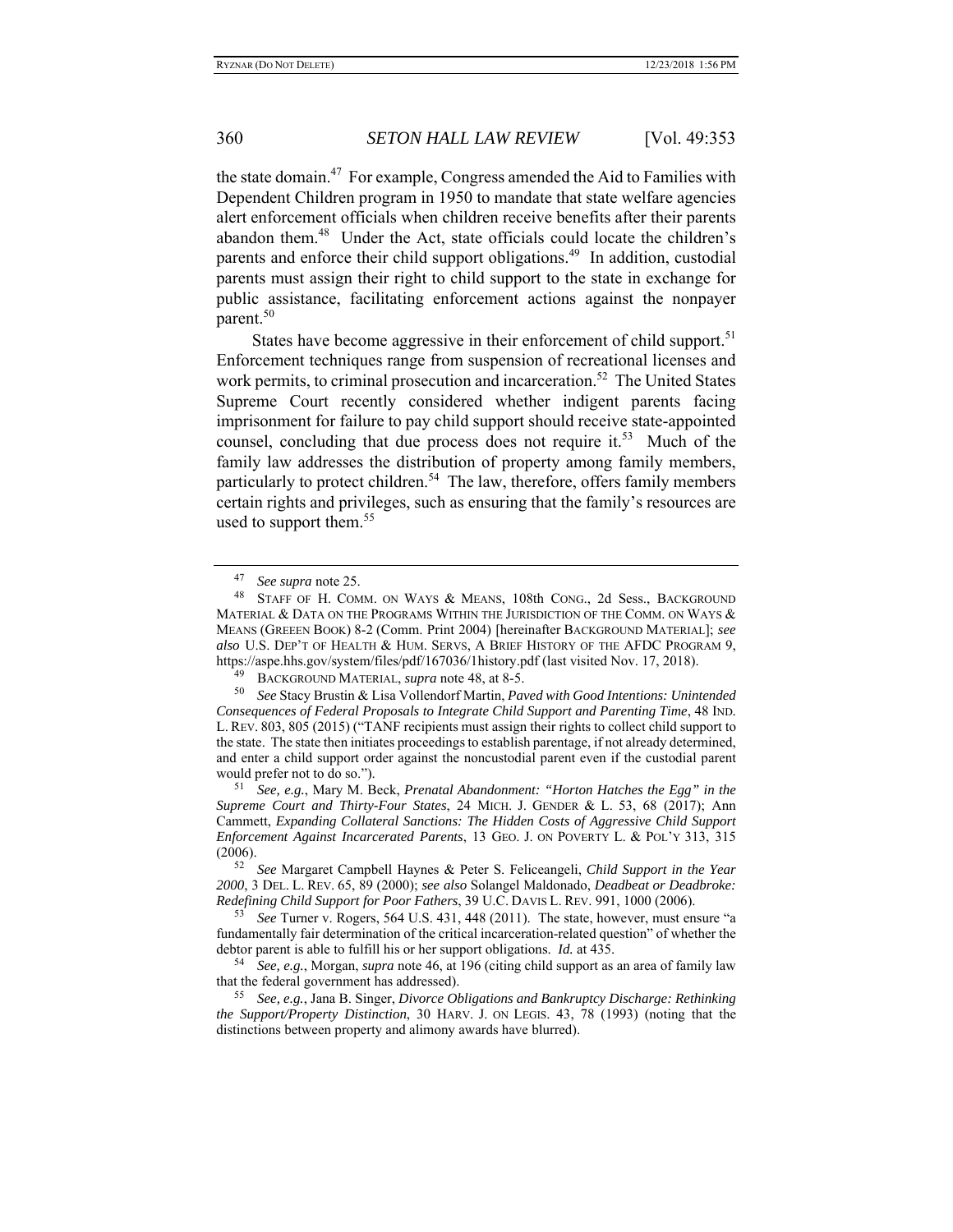While limits on the legal protection of children exist—often at the child's age of majority—even these are blurred by the importance of the family's function as an economic unit. For example, several states enforce parental economic support for adult children seeking a college education if the parents are divorced or unmarried.<sup>56</sup> Such postsecondary educational support awards require parents to financially support their adult children. These laws vary by state, requiring different levels of parental involvement.<sup>57</sup> While a few states have statutes permitting postsecondary educational support, other states have judicial precedent allowing it.<sup>58</sup>

Postsecondary educational support has been justified by concerns that family support erodes for children upon their parents' divorce. Postsecondary educational support thus helps equalize the economic situations of children of separated parents and those of married parents.<sup>59</sup> There are no postsecondary educational support laws for children of intact families because it is assumed that the private safety net is secure in those families, which function as an economic unit without any intervention from the state.<sup>60</sup>

At divorce, there is often a discussion of the family's standard of living before and after the marriage. $61$  Children should have their reasonable needs

<sup>56</sup> *See, e.g.*, COLO. REV. STAT. § 14-10-115 (2018); IND. CODE § 31-16-6-2 (2018); *see also* Emily A. Evans, *A Jurisprudence Clarified or "McLeod-ed"?: The Real Constitutional Implications of Court-Mandated Postsecondary Educational Support*, 64 S.C. L. REV. 995,

<sup>995–97 (2013).&</sup>lt;br><sup>57</sup> Some postsecondary educational support laws consider a parent's financial ability to pay and the child's academic ability to enroll in college, some ignore a parent's role in choosing the college, and some provide parents access to the child's college transcripts. *See*  Anna Stȩpień-Sporek & Margaret Ryznar, *Child Support for Adult Children*, 30 QUINNIPIAC L. REV. 359, 365–68 (2012).

<sup>&</sup>lt;sup>58</sup> For an analysis of postsecondary educational support laws, see Madeline Marzano-Lesnevich & Scott Adam Laterra, *Child Support and College: What Is the Correct Result?*, 22 J. AM. ACAD. MATRIM. LAW. 335, 339–73 (2009).

<sup>59</sup> *See* Childers v. Childers, 575 P.2d 201, 209 (Wash. 1978) (en banc). At least one study has supported the view that divorced parents contribute less to their children's education. *See, e.g.*, JUDITH S. WALLERSTEIN ET AL., THE UNEXPECTED LEGACY OF DIVORCE: A 25 YEAR LANDMARK STUDY (2001) (highlighting a study that showed that twenty-nine percent of children with divorced parents received parental support for college expenses versus eighty-eight percent of children from intact families); Dan Huitink, Note, *Forced Financial Aid: Two Arguments as to Why Iowa's Law Authorizing Courts to Order Divorced Parents to Pay Postsecondary-Education Subsidies is Unconstitutional*, 93 IOWA L. REV. 1423, 1426–27 (2008) (citing *What Can You Do if Your Parents Can't Help Pay for School?*, FINAID, http://www.finaid.org/otheraid/parentsrefuse.phtml (last visited Apr. 7, 2017)).

<sup>&</sup>lt;sup>60</sup> During marriage, the courts do not intervene. The doctrine of necessaries is an exception. Under this doctrine, the courts look to the couple's standard of living to determine what qualifies as a necessity. *See supra* notes 36–38 and accompanying text. The duty to support a spouse is another exception. *See supra* note 39 and accompanying text.

<sup>61</sup> *See infra* notes 62 and 64; *see also* Margaret F. Brinig, *Contracting Around No-Fault Divorce*, *in* THE FALL AND RISE OF FREEDOM OF CONTRACT 275, 277 (F.H. Buckley ed., 1999)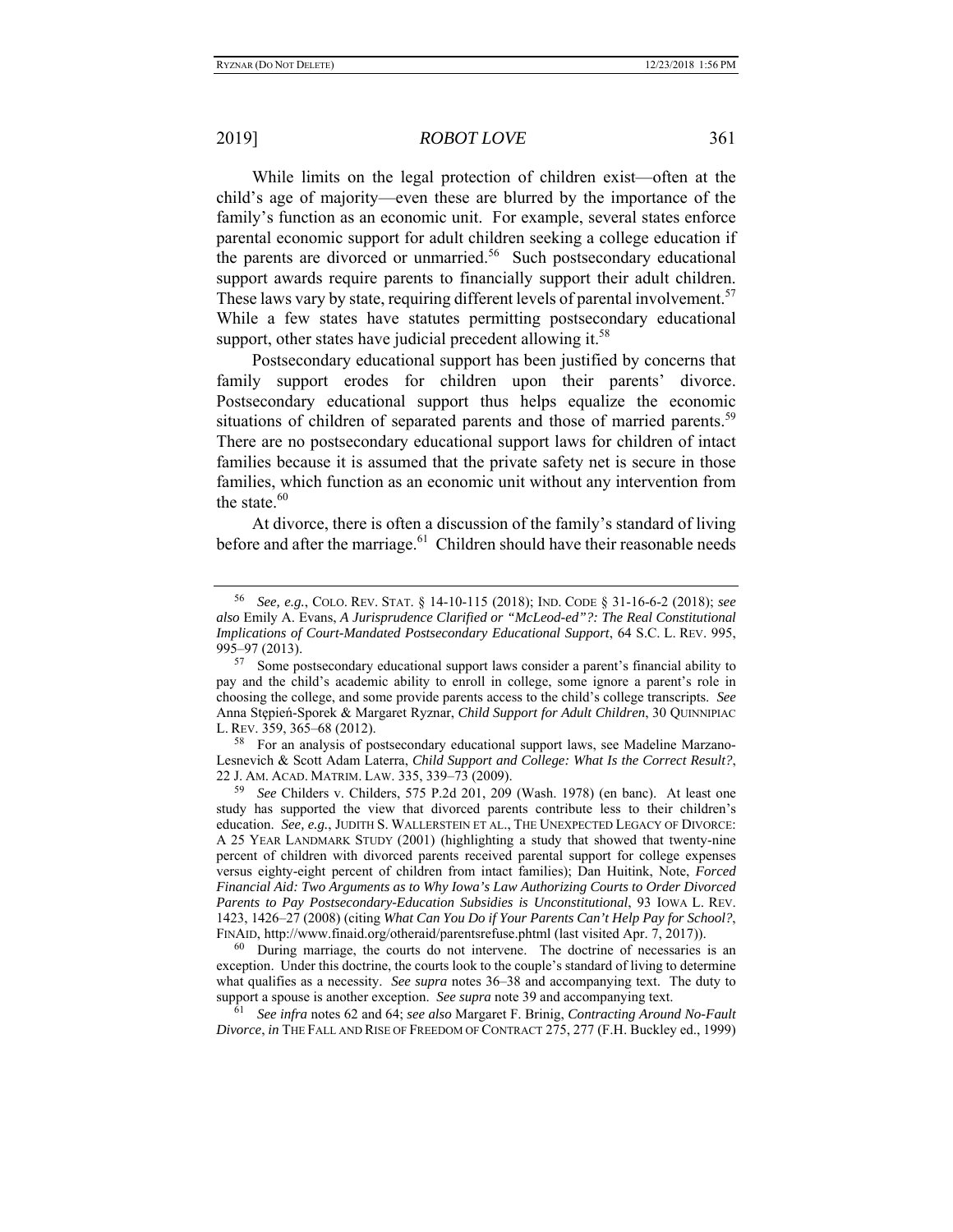provided for by the noncustodial parent, often ensured by the child support guidelines of each state, which are prompted by federal law. $62$  Children, however, often have less claim to a parent's property or income than a spouse, who presumably contributed to that property. In this way, divorce law privileges the spouse.<sup>63</sup> For divorcing couples in certain states, the predivorce standard of living can be a factor in determining the amount of alimony that is due. $64$ 

Family law, however, is not only about financial protection, at least when it comes to children. It is also about protecting the parent-child relationship and occasionally the child's relationship with a non-biological parental figure.<sup>65</sup> Thus, there has been a move toward shared custody between the parents and away from the former presumption in favor of the mother as the sole custodian.<sup>66</sup> This illustrates another goal in child-related matters—the child's best interests.<sup>67</sup> "[F]amily law, at its core, tries to

62 Cortney E. Lollar, *Criminalizing (Poor) Fatherhood*, 70 ALA. L.REV. 125, 137 (2018); *see also* White v. Marciano, 235 Cal. Rptr. 779, 782 (Ct. App. 1987) (citations omitted).

Generally, children are entitled to be supported in a style and condition consonant with the position in society of their parents. A parent's duty of support does not end with the furnishing of mere necessities if the parent is able to afford more. Support must be reasonable under the circumstances. How much "more," i.e., what amount is "reasonable" is defined in relation to a child's "needs" and varies with the circumstances of the parties.

*Id.*; *see also* June Carbone & Naomi Cahn, *Nonmarriage*, 76 MD. L. REV. 55, 58 (2016).

63 Trusts and estates law also privileges the spouse, allowing disinheritance of children but not of a surviving spouse. *See* JESSE DUKEMINIER & ROBERT H. SITKOFF, WILLS, TRUSTS, AND ESTATES 511 (9th ed. 2013).

64 *See, e.g.*, Denise Lanuto, Comment, *Is* Crews v. Crews *Destined to Be the Next* Circle Chevrolet*?*, 32 SETON HALL L. REV. 837, 837 (2003) ("In *Crews v. Crews*, the [S]upreme [C]ourt [of New Jersey] ordered the lower courts to make specific findings on marital standard of living in all divorce cases where alimony is an issue, whether the issue is contested or uncontested."). On the contrary, child support is usually determined by the state's child support guidelines. *Id.* 

65 *See* Alison Gash & Judith Raiskin, *Parenting Without Protection: How Legal Status Ambiguity Affects Lesbian and Gay Parenthood*, 43 LAW & SOC. INQUIRY 82, 88 (2018) (describing "second parent adoption").

66 *See* Daniel R. Meyer et al., *The Growth in Shared Custody in the United States: Patterns and Implications*, 55 FAM. CT. REV. 500, 505 (2017) (documenting the dramatic decline in the United States of mother sole custody arrangements following divorce).

67 *See* Jana B. Singer, *Bargaining in the Shadow of the Best-Interests Standard: The Close Connection Between Substance and Process in Resolving Divorce-Related Parenting Disputes*, 77 L. & CONTEMP. PROBS. 177, 179–80 (2014).

<sup>(&</sup>quot;A great deal of research suggests that children of parents who divorce will be worse off in the vast majority of cases. Children may lose out for a number of reasons. They will be poorer than those of intact families . . . ."); *see also* Nina Jafari, *The Marital Standard of Living*, 22 J. CONTEMP. LEGAL ISSUES 133, 133–35 (2015). *But see* Kelly Bedard & Olivier Deschênes, *Sex Preferences, Marital Dissolution, and the Economic Status of Women*, 40 J. HUM. RESOURCES 411, 413 (2005) (arguing that divorced women live in households with more income per person than never-divorced women).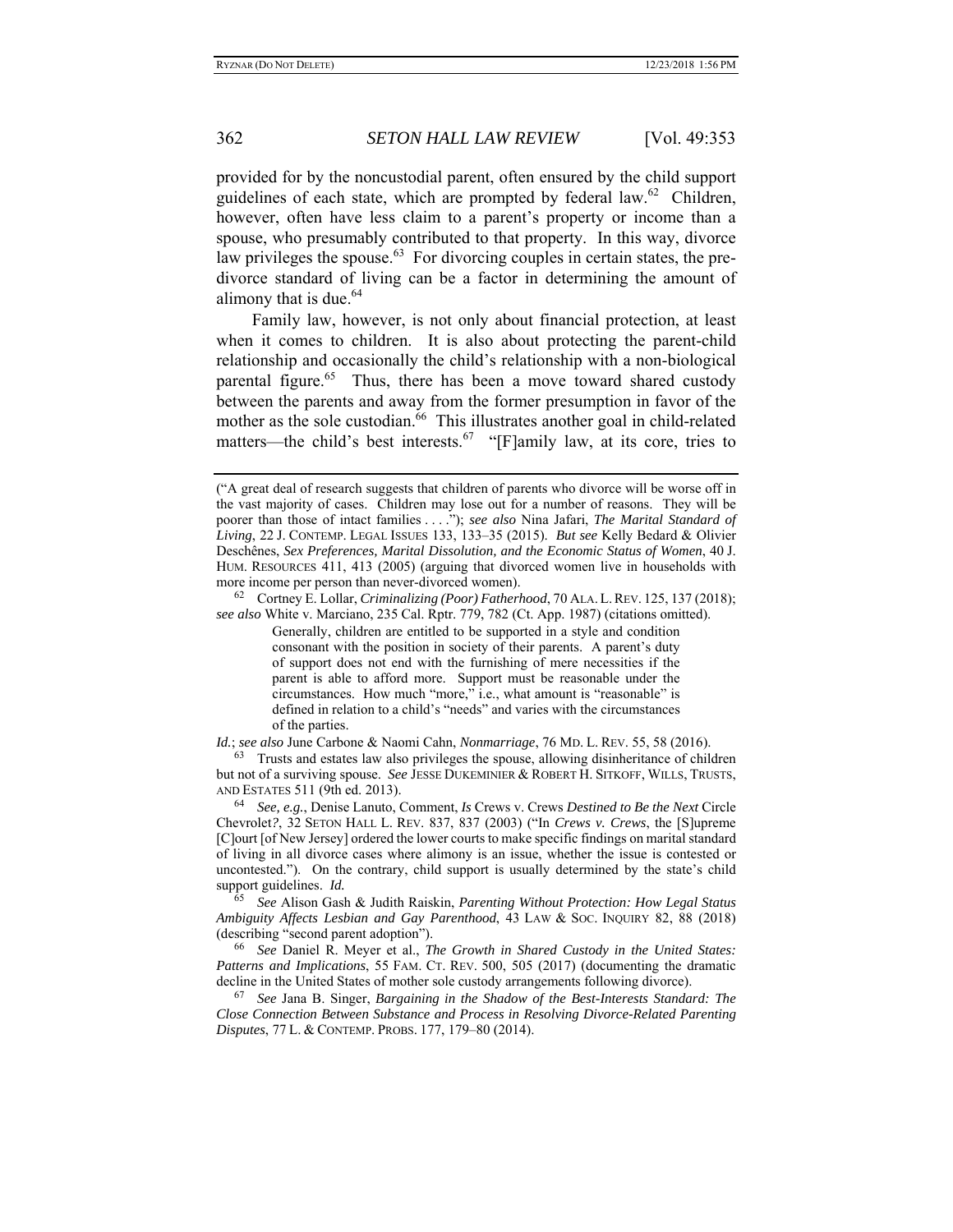position children for success and redress unfairness within families."68

The definition of "parent," however, has been expanding with technology.69 "Today, the law increasingly accommodates families formed through [assisted reproductive technologies] and, in doing so, recognizes parents on not only biological but also social grounds. $170^\circ$  There are, however, two separate sets of questions at issue regarding the definition of parent: "who" is a parent and "what" is a parent—namely, what are the parent's roles, rights, and obligations.

As one of the oldest constitutional rights, the parental right has experienced a long period of change. Even the roles of family members in society have changed over the decades. Family law has been criticized for not keeping up with the modern family, and this is especially true when it comes to clarifying the roles of the parent and state in an increasingly complex world. It will thus be important for case law to better define the parental right in the future, as well as the level of scrutiny that should be applied to state laws that aim to restrict it.

In summary, family law governs marriage and divorce. American family law has developed over the centuries, but its application to humanrobot marriage raises many questions, which are considered next.

#### III. EXTENDING FAMILY LAW TO ROBOT MARRIAGE

Robotics technology is not yet sophisticated enough to prompt the question of marriage between humans and robots, and thus, no legal consideration has been paid to it.<sup>71</sup> It is not too early, however, to envision

In contemporary discussions of family law, it is often claimed that parentage law seeks merely to identify and recognize biological parents. NeJaime shows that this claim is, at best, incomplete; the law has long recognized some nonbiological parents. However, the law's recognition of nonbiological parentage has been "partial and incomplete." Specifically, NeJaime demonstrates how the law recognizes nonbiological parenthood in asymmetrical ways.

<sup>68</sup> Merle H. Weiner, *Family Law for the Future: An Introduction to Merle H. Weiner's A Parent-Partner Status for American Family Law (Cambridge University Press 2015)*, 50 FAM. L.Q. 327, 328 (2016).

<sup>69</sup> *See, e.g.*, Courtney G. Joslin, *Nurturing Parenthood Through the UPA (2017)*, 127 YALE L.J. F. 589, 590 (2018).

*Id.*

<sup>70</sup> Douglas NeJaime, *The Nature of Parenthood*, 126 YALE L.J. 2260, 2260 (2017); *see also* Haim Abraham, *A Family Is What You Make It? Legal Recognition and Regulation of Multiple Parents*, 25 AM. U. J. GENDER SOC. POL'Y & L. 405, 417 (2017).

<sup>71</sup> *See* Deborah Zalesne, *The Intersection of Contract Law, Reproductive Technology, and the Market: Families in the Age of ART*, 51 U. RICH. L. REV. 419, 424 (2017) ("The lag of family law behind technology can be explained both by state legislatures remaining slow to expand statutory definitions of family, and by family law remaining doctrinally wedded to its patriarchal origins.").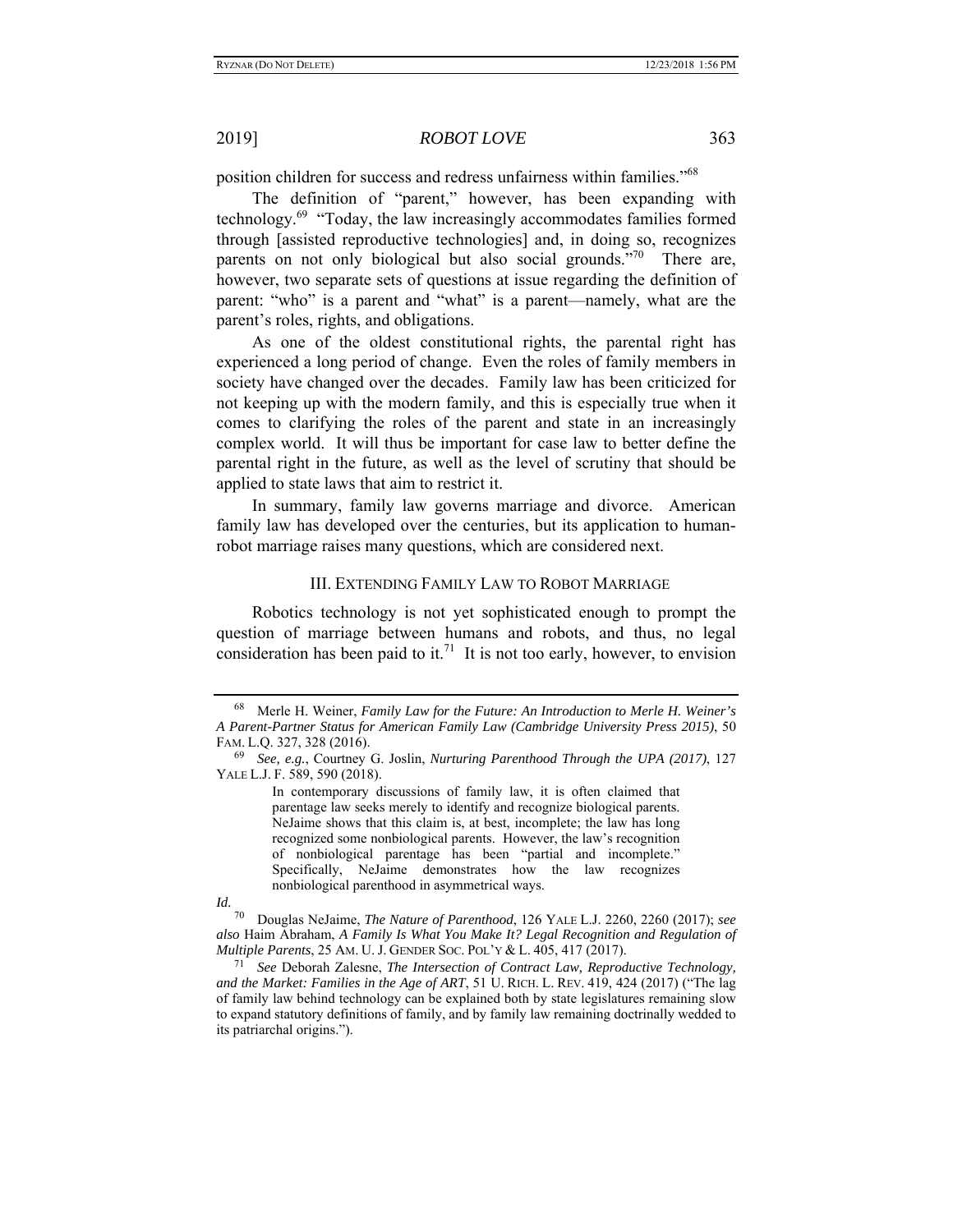how the current family law framework would apply to this scenario, and to consider the changes that would need to occur for it to do so.<sup>72</sup> "A new technology can expose the cracks in legal doctrine. $173$  No doubt, the future will test the limits and boundaries of family law.

### A. *Marriage to Robots*

A human desire for marriage to robots has not yet materialized much outside of science fiction.<sup>74</sup> The line between human and machine is still too bright for this—just as people cannot marry a pet, they cannot marry a machine.<sup>75</sup> Both would instead be considered property.<sup>76</sup> Family law reflects and reinforces social conceptions of marriage, and so marriage to property such as robots is currently unthinkable.<sup>77</sup> This is not to say, however, that this will not change. On the contrary, technology evolves quickly.<sup>78</sup> Technology has a history of changing families and, therefore, family law.<sup>79</sup>

Technology already plays a huge role in courtship. The Internet became publicly used only in the 1990s, and already millions of people date

#### *Id.*

<sup>72</sup> *See, e.g.*, Ignatius Michael Ingles, Note, *Regulating Religious Robots: Free Exercise and RFRA in the Time of Superintelligent Artificial Intelligence*, 105 GEO. L.J. 507, 528 (2017) ("The prospect of robots being on par with or superior to humans forces us to reconsider our value systems and the laws we have enacted to protect these values.").

<sup>73</sup> Kaminski, *supra* note 45, at 661.

<sup>74</sup> For relevant science fiction, see PHILIP K. DICK, DO ANDROIDS DREAM OF ELECTRIC SHEEP? 197 (1996); HER (Annapurna Pictures 2013). 75 *See, e.g.*, Val D. Ricks, *Marriage and the Constitutional Right to Free Sex: The State* 

*Marriage Amendments as Response*, 7 FLA. COASTAL L. REV. 271, 311 (2005).

<sup>76</sup> This treatment of pets, however, is slowly changing. For example, they are being treated more like children in custody disputes. *See* Jessica Foxx, Comment, *The Use of* 

*Agreements in the Resolution of Pet Custody Disputes*, 85 UMKC L. REV. 455, 456 (2017). 77 *See* Suzanne A. Kim & Katherine A. Thurman, *Social Rites of Marriage*, 17 GEO. J. GENDER & L. 745, 751 (2016); *see also* Duncan MacIntosh, *Autonomous Weapons and the Nature of Law and Morality: How Rule-of-Law-Values Require Automation of the Rule of Law*, 30 TEMP. INT'L & COMP. L.J. 99, 115–16 (2016).

Without the capacity to feel, robots cannot be moral or legal patients, only property, and as such, their mere existence could not change people's moral or legal duties. Contrast this with what happens when a human baby—prone to having feelings upon the attaining or frustrating of its ends—comes to exist: suddenly we have duties to it from the mere fact of its existence.

<sup>78</sup> *See, e.g.*, Michael Guihot et al., *Nudging Robots: Innovative Solutions to Regulate Artificial Intelligence*, 20 VAND. J. ENT. & TECH. L. 385, 385 (2017) ("Advances in artificial intelligence (AI) technology are developing at an extremely rapid rate as computational power continues to grow exponentially.").

<sup>79</sup> Alternative reproductive techniques are a good example of this. *See* Zalesne, *supra* note 71, at 424.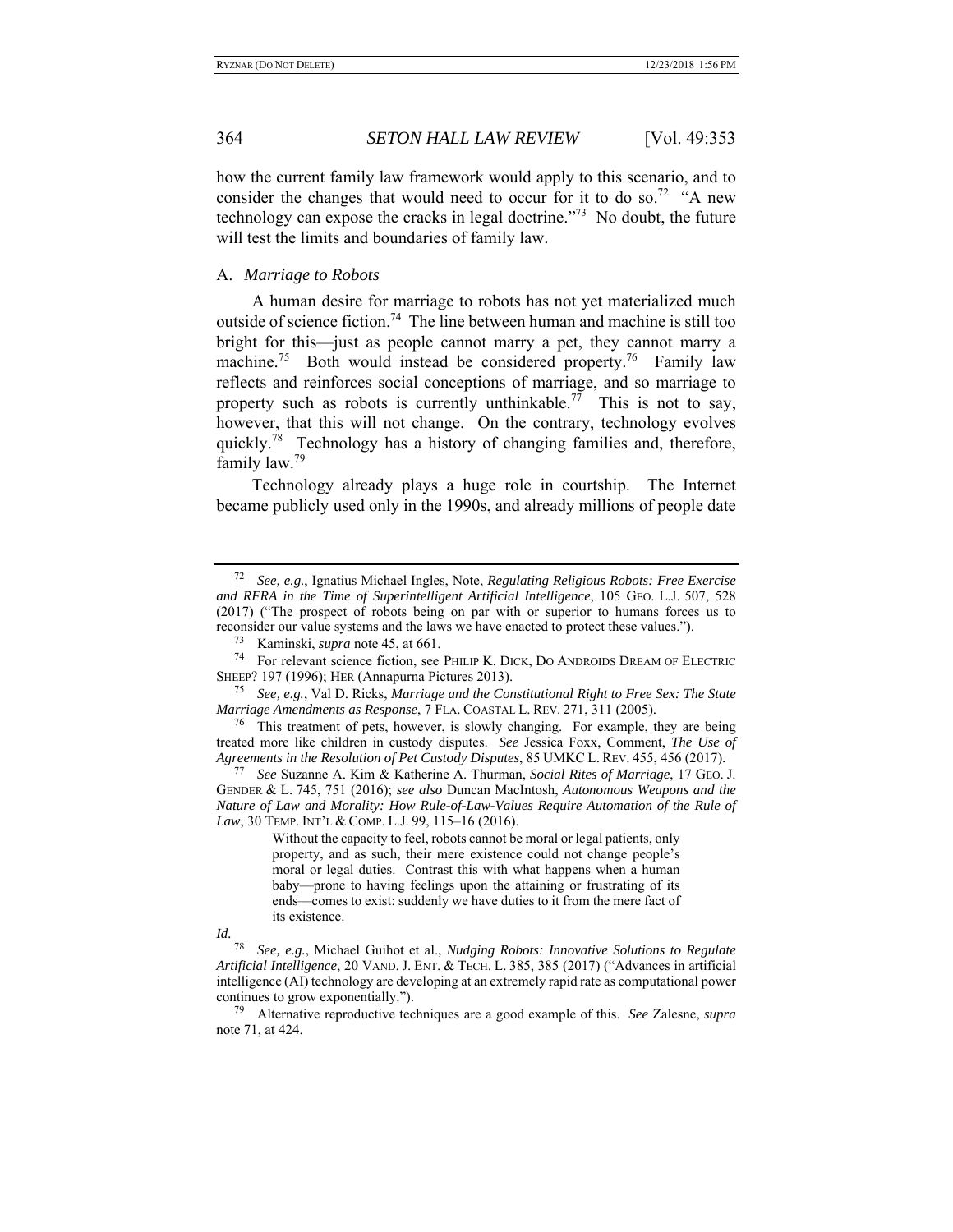online each month.<sup>80</sup> In fact, the number of people who meet online may soon overtake those who meet through friends, church, or family, which all have been sinking in priority due to people's busy lives. $81$  In one recent study, more than one in three respondents who married between 2005 and  $2012$  met their spouses online.<sup>82</sup> Those who met online reported slightly higher marital satisfaction and slightly lower rates of marital breakups than those whose relationships began offline.<sup>83</sup>

The Internet not only forms marriages, but can also play a role in ending them. For example, Facebook, the social networking giant, not only facilitates extramarital romances, but proves that they happened. In 2010, eighty-one percent of divorce lawyers surveyed by the American Academy of Matrimonial Lawyers saw an increase in the number of cases using social networking evidence in the last five years, with Facebook being the top source for online evidence. $84$  Much of this technology has ultimately disconnected people from each other.<sup>85</sup> Many people have thus been struggling to marry each other and stay married.<sup>86</sup> They even have trouble dating.87

Meanwhile, robots have been increasing their presence in the world. They can nurse people back to health<sup>88</sup> and care for the elderly in nursing homes.<sup>89</sup> They have been integrated in both work places and personal

84 Patrick Marshall, Note, *What You Say on Facebook May Be Used Against You in a Court of Family Law: Analysis of This New Form of Electronic Evidence and Why It Should Be on Every Matrimonial Attorney's Radar*, 63 ALA. L. REV. 1115, 1115–16 (2012).

85 *See generally* ROBERT D. PUTNAM, BOWLING ALONE: THE COLLAPSE AND REVIVAL OF AMERICAN COMMUNITY (2000); SHERRY TURKLE, ALONE TOGETHER: WHY WE EXPECT MORE FROM TECHNOLOGY AND LESS FROM EACH OTHER (2012).

<sup>80</sup> *See, e.g.*, Coleman, *supra* note 6, at 139.

<sup>81</sup> *The Irresistible Rise of Internet Dating*, ECONOMIST (Aug. 17, 2018), https://www.economist.com/graphic-detail/2018/08/17/the-irresistible-rise-of-internetdating.

<sup>82</sup> William Harms, *Meeting Online Leads to Happier, More Enduring Marriages*, UCHI. NEWS (June 3, 2013), http://news.uchicago.edu/article/2013/06/03/meeting-online-leadshappier-more-enduring-marriages.

<sup>83</sup> *Id.*; *see also* John T. Cacioppo et al., *Marital Satisfaction and Break-Ups Differ Across On-line and Off-Line Meeting Venues*, PROCS. NAT'L ACAD. SCI. U.S. (PNAS), June 18, 2013, at 1, http://www.pnas.org/content/early/2013/05/31/1222447110.full.pdf.

<sup>86</sup> *See supra* Part II.

<sup>87</sup> *See, e.g.*, Alex Praschma, *New-Age Discrimination: Determining Whether Tinder Plus's Price is Right*, 17 J. HIGH TECH. L. 372, 401 (2017) (questioning whether some dating apps promote a hook-up culture).

<sup>88</sup> *See* Judith F. Darr & Spencer Koerner, *Telemedicine: Legal and Practical Implications*, 19 WHITTIER L. REV. 3, 22 (1997).

<sup>89</sup> *See* Donna S. Harkness, *Bridging the Uncompensated Caregiver Gap: Does Technology Provide an Ethically and Legally Viable Answer?*, 22 ELDER L.J. 399, 400–01 (2015).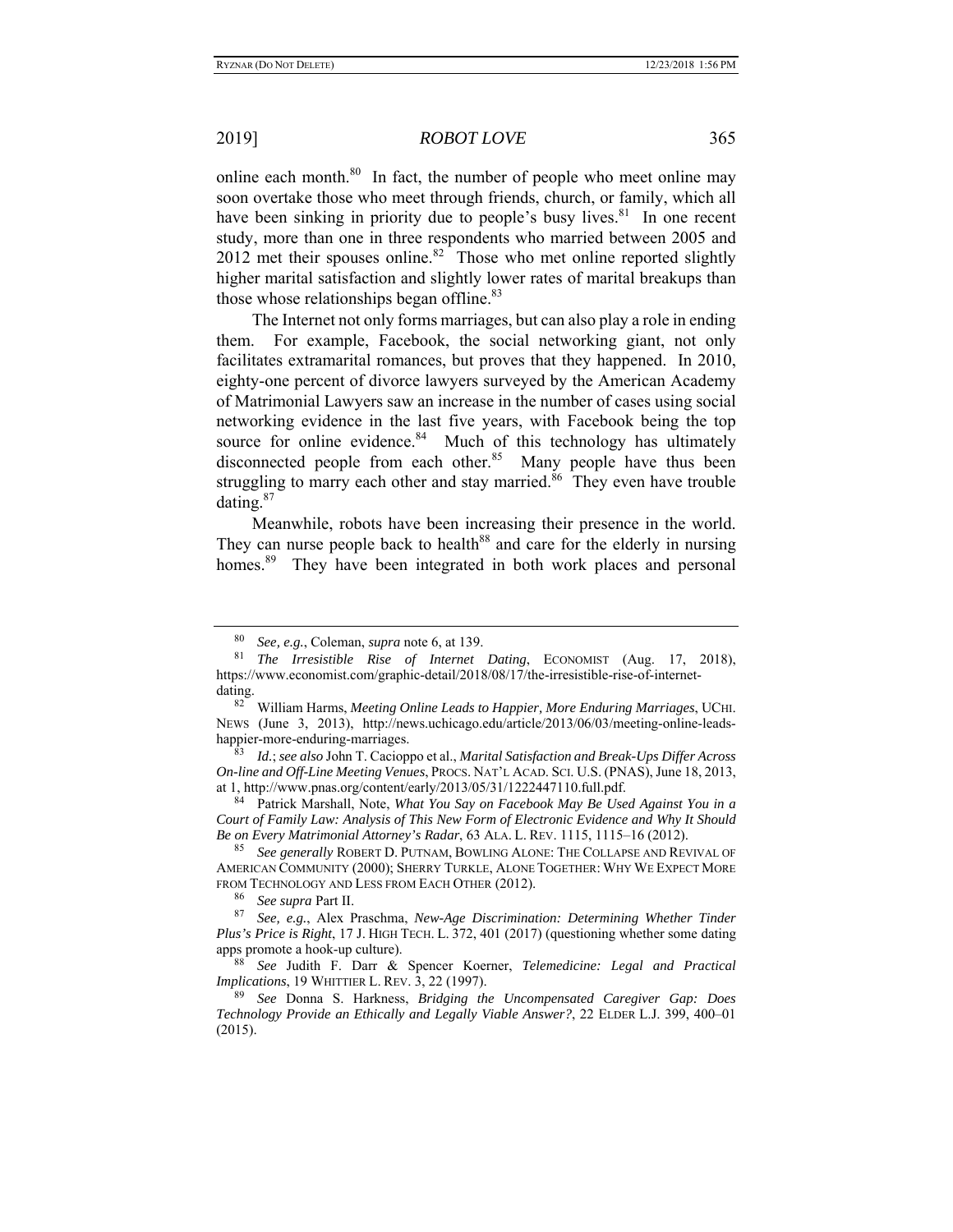spaces,  $90$  such as the Alexa personal assistant. Finally, robots have been used for sexual fulfillment. Indeed, sex dolls and sex technology fuel this growing industry. "Although still in its infancy, remote sex is now a reality."<sup>91</sup> Sex robots are even replacing humans in the sex industry. $92$ 

All of these factors facilitate a potential move toward robot marriage. The question seems not to be whether this will happen, but when it will happen. Levy, a leading expert in artificial intelligence, argues that the entities we once deemed cold and mechanical will soon become the objects of real companionship and human desire.<sup>93</sup> Likely to help is if robots take a physical form that mimics human beings.<sup>94</sup>

 Getting the physical attributes of a humanoid robot correct is not the only precursor to robot marriage. It is also important to create familiar mental attributes in the robot, including the emotional aspects of humanity. However, "[g]iven that social robots are designed to draw us in, often engaging us emotionally and building relationships with us, the robot itself could be deceptive in that it appears to have an emotional response to you but 'in reality' does not."<sup>95</sup> Engineering emotions in a robot will be a difficult step. $96$  Currently, artificial intelligence is about recognizing patterns. Scientists have been working on making robots learn by imitating humans rather than being programmed. For example, the Massachusetts Institute of Technology (MIT) announced in February 2018 the launch of a new initiative aimed at producing better artificial intelligence,  $97$  one goal of

93 LEVY, *supra* note 8, at 9.

<sup>94</sup> "Robots can, of course, assume whatever form the designer desires, including human, animal, abstract, or strictly functional (as might be seen in an industrial enterprise)." David Allen Larson, *Artificial Intelligence: Robots, Avatars, and the Demise of the Human Mediator*, 25 OHIO ST.J. ON DISP. RESOL. 105, 105 (2010). "Robots are being developed that replicate human appearance and movement surprisingly accurately." *Id.* at 108.

95 Woodrow Hartzog, *Unfair and Deceptive Robots*, 74 MD. L. REV. 785, 794 (2015).

96 *See, e.g.*, Erin Ryan, *The Discourse Beneath: Emotional Epistemology in Legal Deliberation and Negotiation*, 10 HARV. NEGOT. L. REV. 231, 233 (2005).

> Indeed, as the technological world mimics more and more the abilities of the biological, emotionality remains the distinctive hallmark of humanity. Artificial intelligence has produced chess-playing machines that can reason analytically, and mechanical devices have been designed to gather data akin to that perceived by the first five senses—but thus far, emotional sense has proved beyond the reach of engineering.

*Id.*

<sup>90</sup> *See* Kaminski, *supra* note 45, at 662.

Sandi S. Varnado, *Avatars, Scarlet "A"s, and Adultery in the Technological Age*, 55 ARIZ. L. REV. 371, 380 (2013).

<sup>92</sup> *See* Thomas E. Simmons, *Sexbots; An Obloquy*, 2016 WIS. L. REV. FORWARD 45, 45 (2016). Sex robots particularly pose a problem when they simulate rape and child sexual abuse. *See, e.g.*, John Danaher, *Robotic Rape and Robotic Child Sexual Abuse: Should They Be Criminalised?*, 11 CRIM. L. & PHIL. 71, 72 (2017).

<sup>97</sup> Peter Dizikes, *Institute Launches the MIT Intelligence Quest*, MIT NEWS (Feb. 1,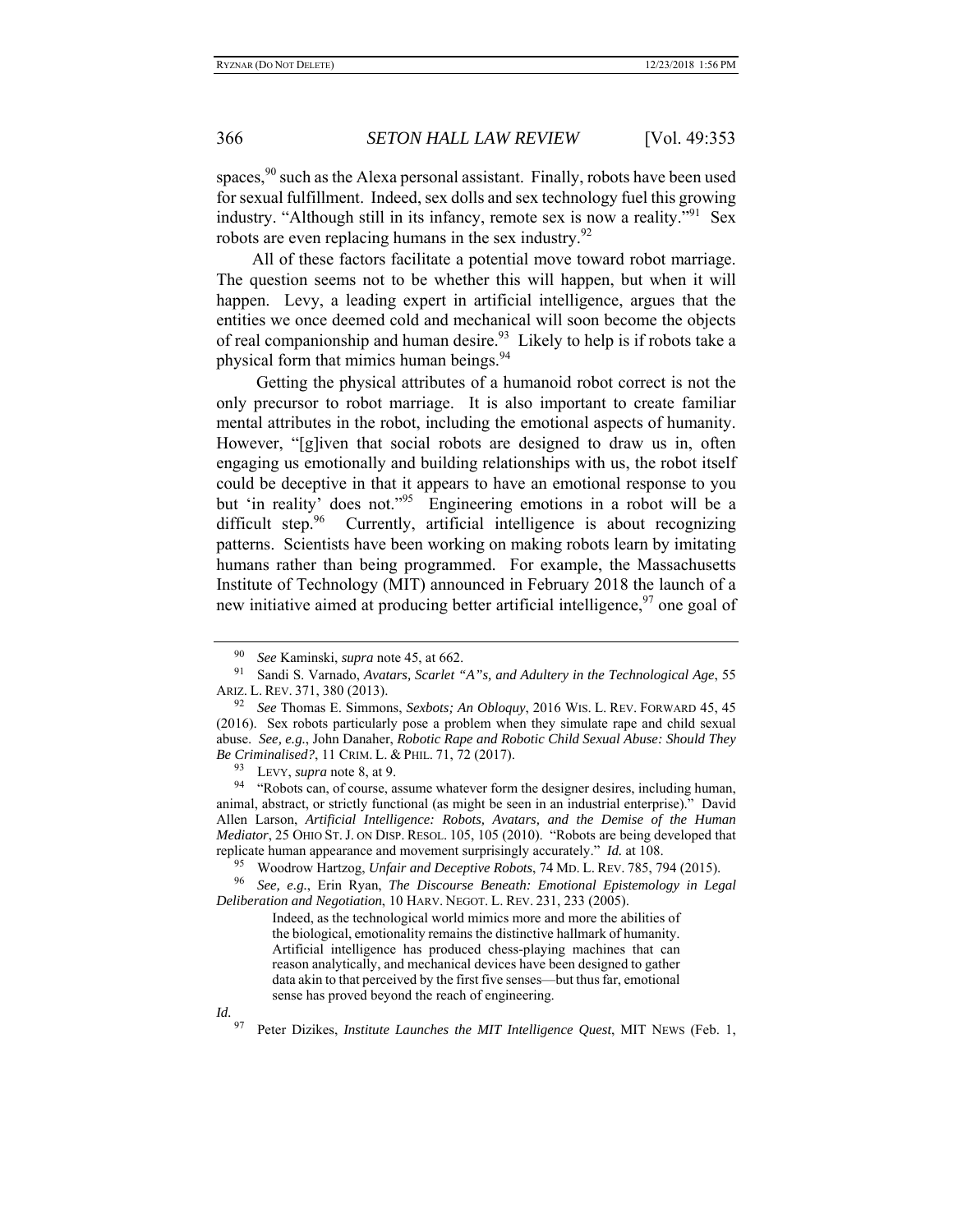which is to produce robots that learn to develop human adult thinking like children.98

The Turing Test, which measures a machine's ability to exhibit intelligent behavior indistinguishable from that of a human, has been around since the 1950s.<sup>99</sup> A robot passes the test if the human interrogator is unable to determine, during the course of a written conversation, whether the robot is a robot or a human.<sup>100</sup> The first robot to pass the Turing Test did so in 2014, playing a Ukrainian teenager.<sup>101</sup> While this is an example of limited machine learning, the future will have more sophisticated robots. One question is whether a robot would need to achieve a certain human age in the Turing Test to be eligible to marry. There are already age restrictions on when someone can marry.<sup>102</sup> The Turing Test can also address the consent requirement for the robot because generally only adults can consent to marriage. $103$ 

The Turing Test can also address whether a robot can enter into premarital and postmarital agreements that permit couples to organize the financial terms not only of their potential divorce, but also of their marriage.<sup>104</sup> Contracts between adults in romantic relationships have been recognized in family law, allowing people to contract into their own preferred relationship arrangements.<sup>105</sup> The courts did not enforce premarital agreements in the United States until the 1970s, but couples now have more freedom of contract in this realm.106 Although couples may be limited in

<sup>2018),</sup> http://news.mit.edu/2018/mit-launches-intelligence-quest-0201.

<sup>98</sup> *See* JACQUELINE KORY WESTLUND & CYNTHIA BREAZEAL, MIT MEDIA LAB, *DECEPTION, SECRETS, CHILDREN, AND ROBOTS: WHAT'S ACCEPTABLE?* WORKSHOP ON THE EMERGING POLICY AND ETHICS OF HUMAN-ROBOT INTERACTION 1–2 (2015), http://www.openroboethics.org/hri15/wp-content/uploads/2015/02/Mf-Westlund.pdf.

<sup>99</sup> *See* Daniel Ben-Ari et al., *"Danger, Will Robinson"? Artificial Intelligence in the Practice of Law: An Analysis and Proof of Concept Experiment*, 23 RICH. J.L. & TECH. 3, 15 (2017).

<sup>100</sup> *See, e.g.*, Nathan Reitinger, *Algorithmic Choice and Superior Responsibility: Closing the Gap Between Liability and Lethal Autonomy by Defining the Line Between Actors and Tools*, 51 GONZ. L. REV. 79, 85 n.24 (2016).

<sup>101</sup> Dave Lee, *Computer AI Passes Turing Test in "World First,"* BBC NEWS: TECH. (June 9, 2014), http://www.bbc.com/news/technology-27762088.

See supra Part II.

<sup>103</sup> *See generally* Jennifer A. Drobac & Oliver R. Goodenough, *Exposing the Myth of Consent*, 12 IND. HEALTH L. REV. 471 (2015).

<sup>104</sup> *See, e.g.*, Elizabeth R. Carter, *Rethinking Premarital Agreements: A Collaborative Approach*, 46 N.M. L. REV. 354, 355 (2016) ("Perhaps more importantly, premarital agreements may actually prevent divorce by prompting a couple to better define and communicate their expectations at the outset of the marriage."). 105 *See, e.g.*, Anna Stępień-Sporek & Margaret Ryznar, *The Legal Treatment of* 

*Cohabitation in Poland and the United States*, 79 UMKC L. REV. 373, 376–77 (2010).

<sup>106</sup> *See* Linda J. Ravdin, *Premarital Agreements and the Migratory Same-Sex Couple*, 48 FAM. L.Q. 397, 398 (2014).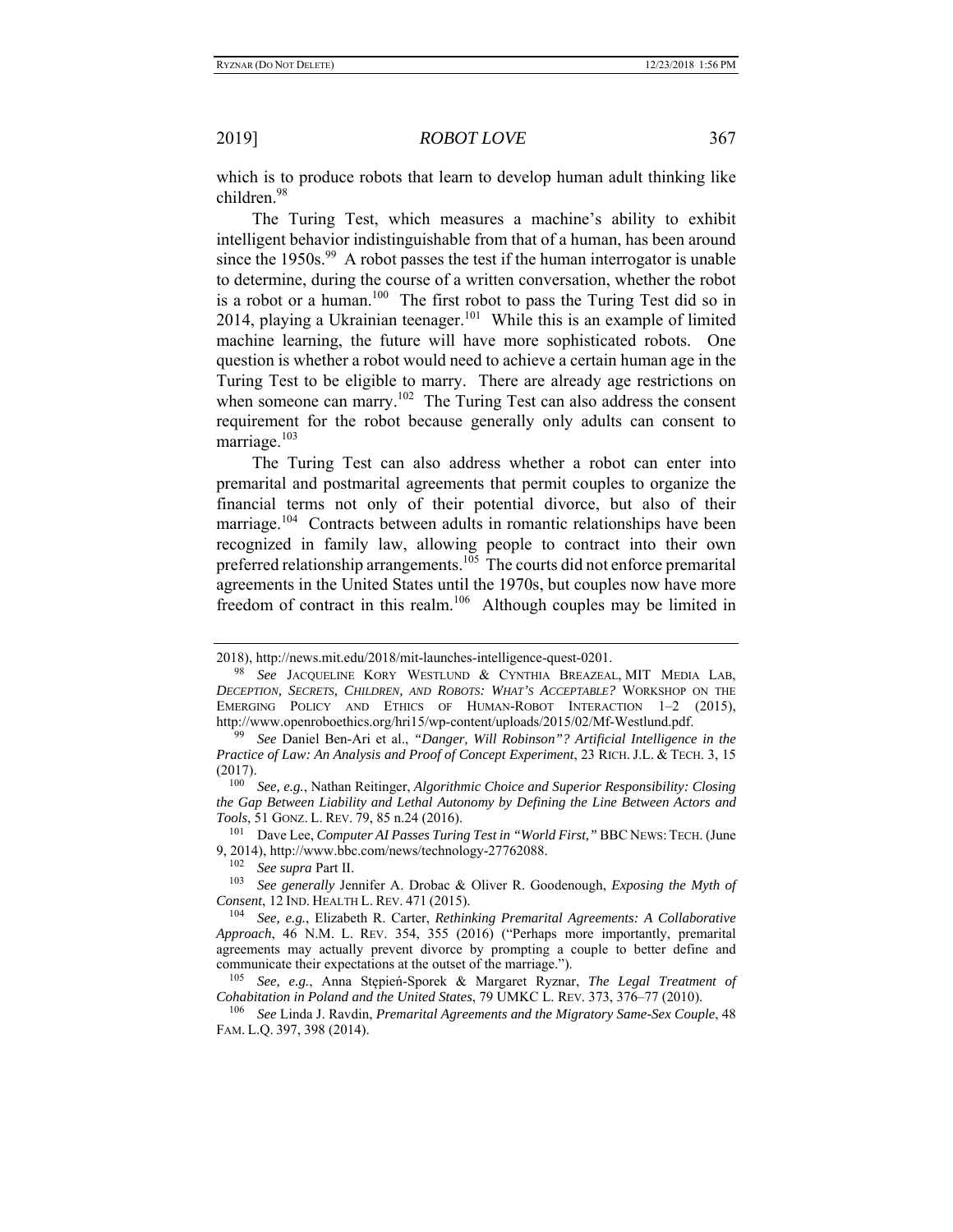contracting on issues related to their children, they enjoy significantly more freedom on issues of property.107 They only must ensure the absence of duress, involuntariness, or unconscionability in their agreements. Additionally, the agreement cannot put either party in the position of requiring public assistance after the divorce.<sup>108</sup>

While some view American family law as moving marriage from status (a public institution) to contract (a private arrangement), marriage very much remains a status that bestows upon its participants certain benefits and obligations even if they do not contract into them.109 Sex robots arguably cannot be regulated due to the privacy of the home,<sup>110</sup> except when they pose a danger.<sup>111</sup> In contrast, marriage is a public institution and has been

The persistence of status is evident, for example, in the continued limits that family law places on marriage formation. All states prohibit polygamous marriages, prohibit marriages between some relatives, and prohibit marriages before a certain age. . . . These laws are status rules set by the government and unalterable by the individuals involved. They limit a person's ability to choose whom he will marry and when he will marry.

*Id.* "Scholars describing the current contractualization of family law . . . cite the availability of no-fault divorce, the enforceability of prenuptial agreements about property distribution, and the enforceability of agreements between nonmarital partners." *Id.* at 835–36. "But the status-to-contract story overstates the changes that have occurred in family law over time. It obscures . . . substantial evidence that supports a counter-narrative that could be told about family law, but is not: the story of the persistence of status rules denying individuals choice about the structure of their relationships." *Id.* at 836.

110 *See, e.g.*, Toni M. Massaro & Ellen Elizabeth Brooks, *Flint of Outrage*, 93 NOTRE DAME L. REV. 155, 175 (2017).

They are "penumbral" liberty rights, like the rights to marital privacy, reproductive autonomy, and childrearing decisions, which have been deemed so fundamental to an American sense of liberty that the courts will closely scrutinize government interference with them. The scope of these fundamental rights is vague and contested, but the existence of unenumerated fundamental rights is settled law.

*Id.*

111 *See generally* Dr. Marie-Helen Maras & Dr. Lauren R. Shapiro, *Child Sex Dolls and Robots: More than Just an Uncanny Valley*, J. INTERNET L., December 2017, at 3.

<sup>&</sup>lt;sup>107</sup> This may be changing, however. "The [Uniform Premarital and Marital Agreements] Act implies that there can be guidance within prenups and midnups on future child support for existing and future children." Jeffrey A. Parness, *Parentage Prenups and Midnups*, 31 GA. ST. U. L. REV. 343, 346 (2015).

<sup>108</sup> *See* IND. CODE § 31-11-3-8(b) (2018); *see also* Barbara Ann Atwood, *Ten Years Later: Lingering Concerns About the Uniform Premarital Agreement Act*, 19 J. LEGIS. 127, 153 (1993) ("The solicitude for divorced women manifested in the evolving law of spousal maintenance contrasts starkly with the U.P.A.A.'s policy of contractual autonomy. The U.P.A.A.'s 'public welfare' exception to the enforceability of premarital agreements affecting spousal support looks only to absolute need and ignores other modern justifications for spousal maintenance . . . .").

<sup>109</sup> *See, e.g.*, Jill Elaine Hasday, *The Canon of Family Law*, 57 STAN. L. REV. 825, 837 (2004).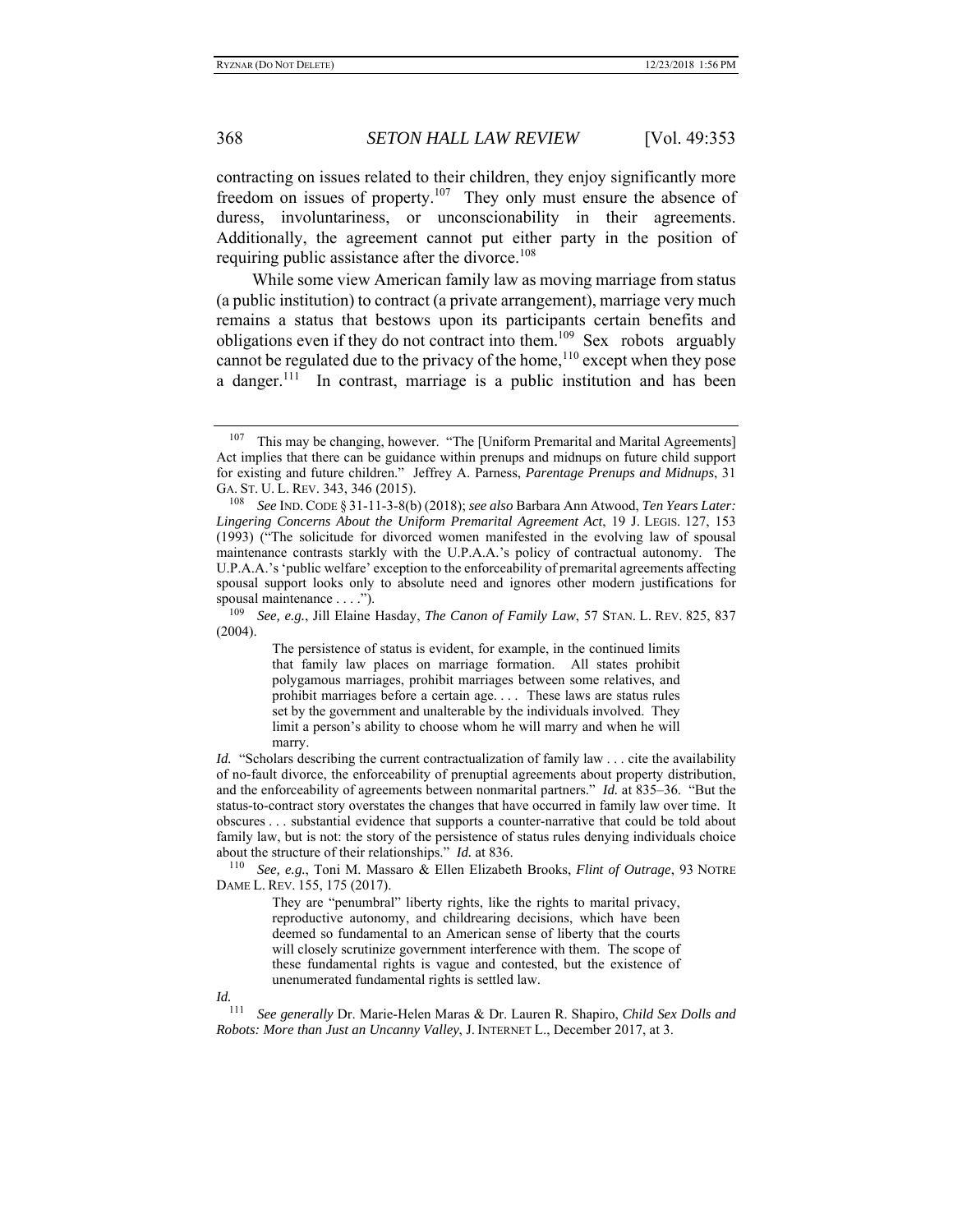regulated as such.

The question is whether these rights apply to robots, or whether it is sufficient that they apply to humans who want to marry robots. In other words, the ultimate question is whether robot-human marriage is about robot rights or whether it is about the right of a human to choose to marry a robot. This is relevant to whether robots can marry each other and humans.

One author notes that a large computer system may itself someday request to be treated as a person rather than as property. He contends:

that this entity should be granted a legal right to personhood if it has the following capacities: (1) an ability to interact with its environment and to engage in complex thought and communication; (2) a sense of being a self with a concern for achieving its plan for its life; and (3) the ability to live in a community with other persons based on, at least, mutual selfinterest.<sup>112</sup>

Thus, while it has not yet happened, a technology that is capable of blurring the line between human and machine may raise the issue of marriage between them. Currently, marriage to robots is not compelling to people. The prevailing attitude on robot love, however, could shift under one main circumstance: if robots gain consciousness, making them more like people.

Marriage to robots could nonetheless be against public policy, depending on the state's interests. There might be a concern about creating a substitute for marriage between humans, given that technology has already distanced people from each other.<sup>113</sup> There are also ethical and philosophical questions about marriage to robots.<sup>114</sup> This public policy position might have to be reevaluated, however, to protect the vulnerable party, if there is one. Perhaps the robot's gain of consciousness would make it a vulnerable party, which family law would seek to protect.

Of course, there is always the possibility that, in the future, states get out of the business of marriage,<sup>115</sup> as some commentators have urged.<sup>116</sup>

<sup>112</sup> F. Patrick Hubbard, *"Do Androids Dream?": Personhood and Intelligent Artifacts*, 83 TEMP. L. REV. 405, 405 (2011).

<sup>113</sup>*See supra* note 85 and accompanying text. 114 These questions are, however, beyond the scope of this Article. 115 *See* Patrick Parkinson, *Can Marriage Survive Secularization?*, 2016 U. ILL. L. REV. 1749, 1756 (2016).

<sup>116</sup> *E.g.*, Teri Dobbins Baxter, *Marriage on Our Own Terms*, 41 N.Y.U. REV. L. & SOC. CHANGE 1, 3 (2017).

Now that the Supreme Court has decided *Obergefell*, it is time to move the conversation beyond who the state can allow or forbid to marry and begin to consider whether state law should continue to regulate marriage at all; if so, we must decide whether and how the role of the state should change.

*Id.*; *see also* Aníbal Rosario-Lebrón, *For Better and for Better: The Case for Abolishing Civil*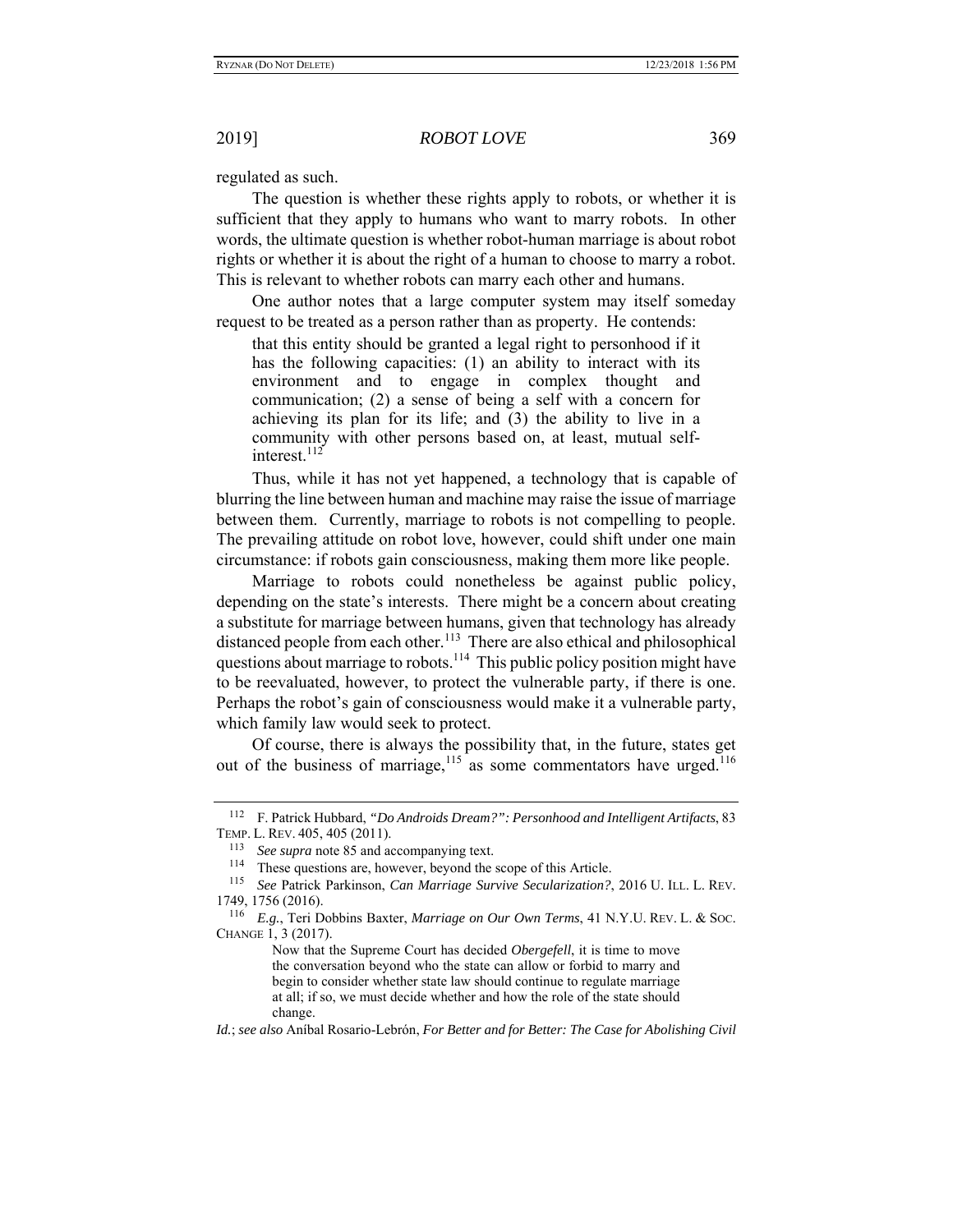Currently, "[m]ost marriages are governed by the terms of the state-supplied marriage contract."<sup>117</sup> Indeed, there may be various legal changes by the time artificial intelligence develops into marital partners.<sup>118</sup>

#### B. *Divorce from Robots*

 Whereas there is state interference in getting married, there is mostly non-interference during marriage.<sup>119</sup> That changes, however, upon the divorce of the couple.<sup>120</sup> And, marriage is no longer devoid of the possibility of divorce.121 Divorce implicates both property division and child-related questions.

The law has often gotten involved in relationships to the extent necessary to protect the vulnerable party. Examples include cohabitation contracts, estoppel, and common law marriage.<sup>122</sup> Family law in particular aims to protect the more vulnerable party to a marriage, $123$  which raises not only questions regarding the vulnerability of a robot, but also the type and duration of that vulnerability.<sup>124</sup> It is unclear how such reasoning would apply to the case of marriage to robots. In particular, it is unclear who is the vulnerable party to the marriage—whether it is the human or the robot. The answer depends on many factors, such as how the robot has been programmed, including whether the robot was programmed to suggest or even compel marriage to the human, $125$  which challenges the autonomy of spouses in this new scenario of robot marriage.

*Marriage*, 5 WASH. U. JURIS. REV. 189, 191 (2013).

<sup>117</sup> Martha M. Ertman, *Marital Contracting in a Post-Windsor World*, 42 FLA. ST. U. L. REV. 479, 496 (2015).

<sup>118</sup> Parkinson, *Forty Years*, *supra* note 18, at 612 ("There is little of the family law landscape which remains the same as it was 40 years ago. The changes are vast, not only in substantive law but in terms of practice, procedure and the structure of the court system.").

<sup>&</sup>lt;sup>119</sup> This is also due to the high level of scrutiny given to laws restricting marital privacy and parenthood. *See, e.g.*, Margaret Ryznar, *A Curious Parental Right*, 71 SMU L. REV. 127, 128 (2018); *see also supra* Part II.

<sup>&</sup>lt;sup>121</sup> See Allison Anna Tait, *Divorce Equality*, 90 WASH. L. REV. 1245, 1246 (2015) ("First comes marriage; then comes divorce."). 122 *See* Ji Hyun Kim et al., *The Rise of PACS: A New Type of Commitment from the City* 

*of Love*, 56 WASHBURN L.J. 69 (2017).

<sup>123</sup> *See* Thomas Luchs, *Is Your Client a Good Candidate for Mediation? Screen Early, Screen Often, and Screen for Domestic Violence*, 28 J. AM. ACAD. MATRIM. LAW. 455, 455 (2016) ("One of the family law practitioner's most important roles is that of protector."). 124 *See supra* Part II.

<sup>125</sup> Robots can be programmed to be deceptive or manipulative. *See, e.g.*, Sabine Gless et al., *If Robots Cause Harm, Who Is to Blame? Self-Driving Cars and Criminal Liability*, 19 NEW CRIM. L. REV. 412, 412 (2016) (noting that computer programmers should be criminally liable for harm, but not robots because "they cannot conceive of themselves as morally responsible agents and because they cannot understand the concept of retributive punishment"); *see also* Hartzog, *supra* note 95, at 817.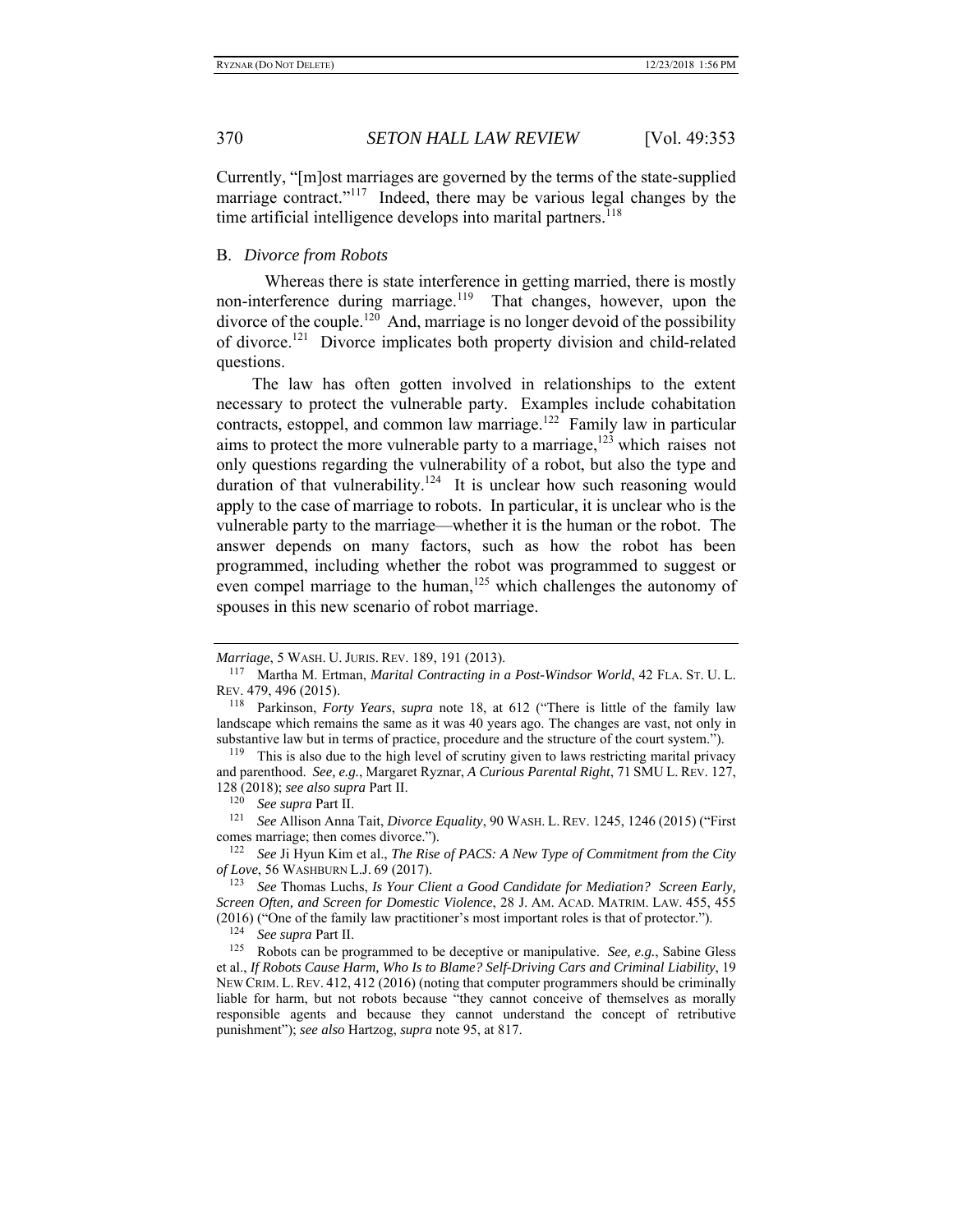The first step is thus to determine the vulnerable party in the marriage. While science fiction envisions a future run by powerful robots, it is not clear that humans will be more vulnerable. If robots are more powerful than humans, however, Isaac Asimov has asserted the common laws of robot behavior in science fiction.<sup>126</sup> The First Law is that a robot may not injure a human.<sup>127</sup> The Second Law is that a robot must obey the orders given by a human except when obeying such orders would conflict with the First Law.<sup>128</sup> The Third Law is that a robot must protect its existence as long as such protection does not conflict with the First or Second Law.<sup>129</sup> Thus far, however, these laws have largely been limited to science fiction, much like robot marriage. $130$ 

If the robot is instead the vulnerable party, whether due to financial insufficiency or life expectancy, the concern is who would take care of the robot once its human no longer wants to do so. Perhaps someone else would take it into his or her household. Or, there is the possibility that the robot would be capable of supporting itself in the increasingly robotic workforce.<sup>131</sup> The question thus is what the human's obligations are toward the robot during and after a marriage. The converse question is important, as well: what are the obligations of the robot toward the human? For example, must the robot support the human in old age?

Thus, it is much more difficult to predict what a divorce from a robot would look like, and for this, family law may have to wait and see what robots will be like in the future. Relevant considerations include a robot's life span and its ability for self-support. Indeed, it is not even known whether robots will live longer or shorter than human beings. Their end is also unclear—are they finite or are they infinite with maintenance?<sup>132</sup>

Alimony-like support can be dependent on the duration of the vulnerability—would robots live much shorter or much longer than their

<sup>126</sup> *See* A. Michael Froomkin & P. Zak Colangelo, *Self-Defense Against Robots and Drones*, 48 CONN. L. REV. 1, 3 n.1 (2015).

 $\frac{127}{128}$  *Id.* 

 $\frac{128}{129}$  *Id.* 

*Id.* Asimov later added the "Zeroth Law," which states: "A robot may not injure humanity or, through inaction, allow humanity to come to harm." Jeffrey K. Gurney, *Crashing into the Unknown: An Examination of Crash-Optimization Algorithms Through the Two Lanes of Ethics and Law*, 79 ALB. L. REV. 183, 183 n.1 (2016).

<sup>130</sup> *But see Real-life Robots Obey Asimov's Laws*, PHYS.ORG (Sept. 8, 2008), https://phys.org/news/2008-09-real-life-robots-asimovs-laws.html.

<sup>131</sup> Mark A. Lemley, *IP in a World Without Scarcity*, 90 N.Y.U. L. REV. 460, 511 (2015) (noting fewer jobs for humans and more for robots in the future).

<sup>132</sup> *See, e.g.*, Rebecca Crootof, *War Torts: Accountability for Autonomous Weapons*, 164 U. PA. L. REV. 1347, 1371 n.133 (2016).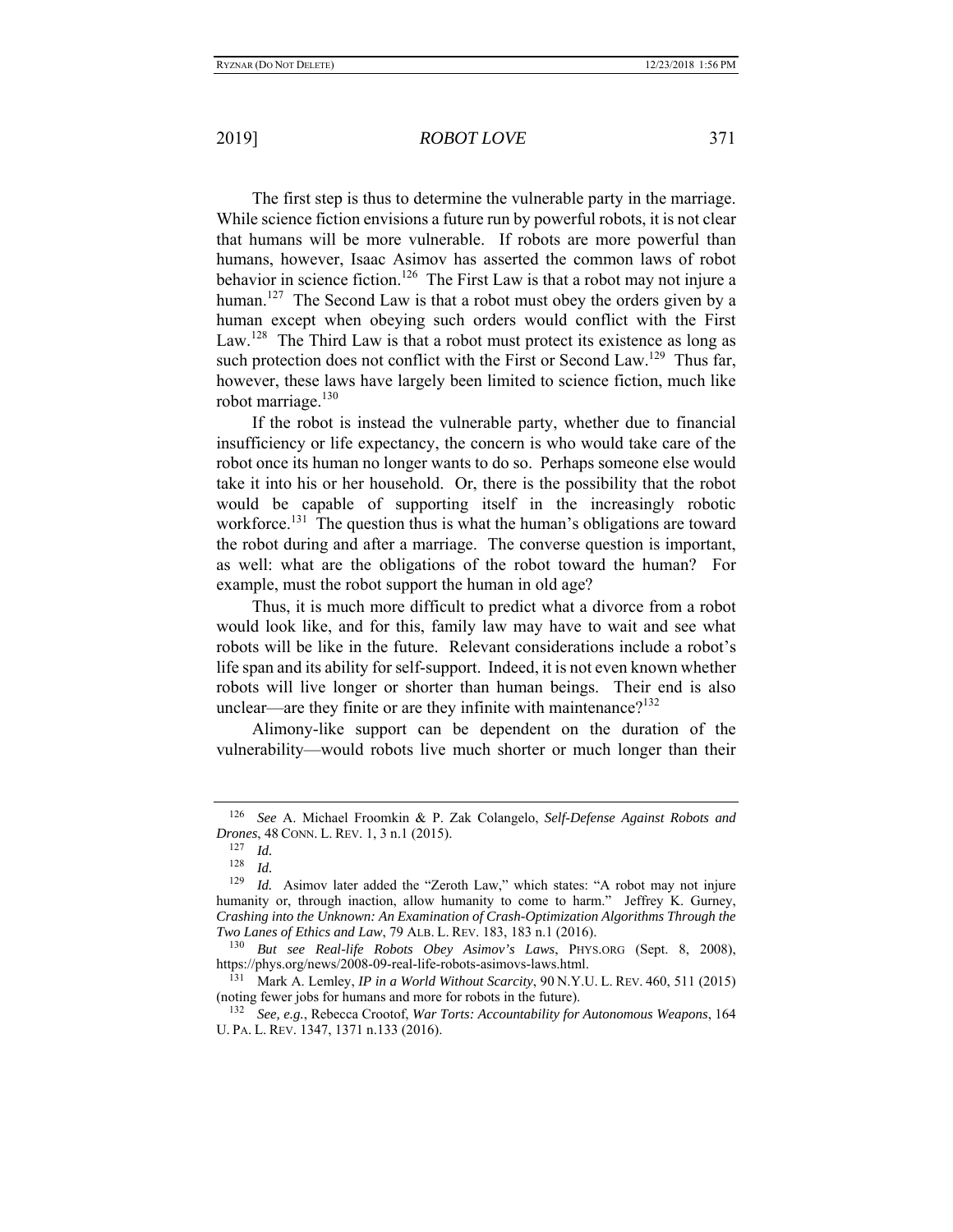human counterparts? $133$  Some state legislatures have recently limited the availability of alimony.<sup>134</sup> What would happen, then, in the case of robots? What state of demise of the robot results in the end of alimony?<sup>135</sup> And what if the goal of alimony is self-support?<sup>136</sup>

 The human life span and human vulnerabilities are known, even though they are slowly changing. Indeed, insurance companies bet on human lifespans because they are predictable.<sup>137</sup> Furthermore, humans are capable of only a certain span of productive work. These are all unknowns for robots, however. Thus, not only does the current family law system not fit this scenario, but it is also difficult to build a new family law framework with so many unknowns. The divorce aspect of family law thus does not yet make sense in the robot context without further information about the future of robots and their role in society.<sup>138</sup> In such unpredictable scenarios, the premarital agreement has been useful.<sup>139</sup> Even if humans are more

136 *See* Rosanne Golob, *The Role of the "Self-Support Goal" in Awarding and Modifying Alimony*, 22 J. CONTEMP. LEGAL ISSUES 348, 348 (2011) (noting that "[t]oday . . . a court ordering spousal support must consider, *inter alia*, '[t]he goal that the supported party shall be self-supporting within a reasonable period of time.'").

137 *See* Mary L. Heen, *From Coverture to Contract: Engendering Insurance on Lives*, 23 YALE J. L. & FEMINISM 335, 357 n.132 (2011).

138 *See* Michael J. Higdon, *Polygamous Marriage, Monogamous Divorce*, 67 DUKE L.J. 79, 84 (2017).

> [C]onsider the two options before a married couple who has decided to permanently part ways. They could simply agree to divide their property informally between themselves, go their separate ways, and just pretend as though the marriage never took place. If both remained silent about the fact that they never divorced, it is unlikely that either would ever be penalized or even caught. Alternatively, they can formally divorce, which entails potentially significant expense, emotional stress, and perhaps even societal stigma. When presented that way, the choice appears rather simple. The law of domestic relations, however, actively encourages couples to select the more onerous option of formal divorce, and it does so in a number of ways: through property-based incentives and, should those incentives fail, the threat of criminal prosecutions for bigamy.

*Id.* 84–85.

<sup>133</sup> *See, e.g.*, Joan M. Krauskopf, *Rehabilitative Alimony: Uses and Abuses of Limited Duration Alimony*, 21 FAM. L.Q. 573, 579 (1988); Book Note, 90 COLUM. L. REV. 1171, 1173 (1990) (reviewing SUSAN MOLLER OKIN, JUSTICE, GENDER, AND THE FAMILY (1989)).

<sup>134</sup> *See, e.g.*, IND. CODE § 31-15-7-2 (2018) (limiting alimony payments to certain circumstances).

<sup>135</sup> *See, e.g.*, Phyllis Hansen, *Death and Remarriage as Alimony-Terminating Events: A California History*, 22 J.CONTEMP. LEGAL ISSUES 534, 534 (2014) (noting that "[i]n California the default rule is that alimony entitlements terminate on the instant of either ex-spouse's death or the supported ex-spouse's remarriage.").

<sup>139</sup> Margaret Ryznar & Anna Stępień-Sporek, *To Have and to Hold, for Richer or Richer: Premarital Agreements in the Comparative Context*, 13 CHAP. L. REV. 27, 42–62 (2009).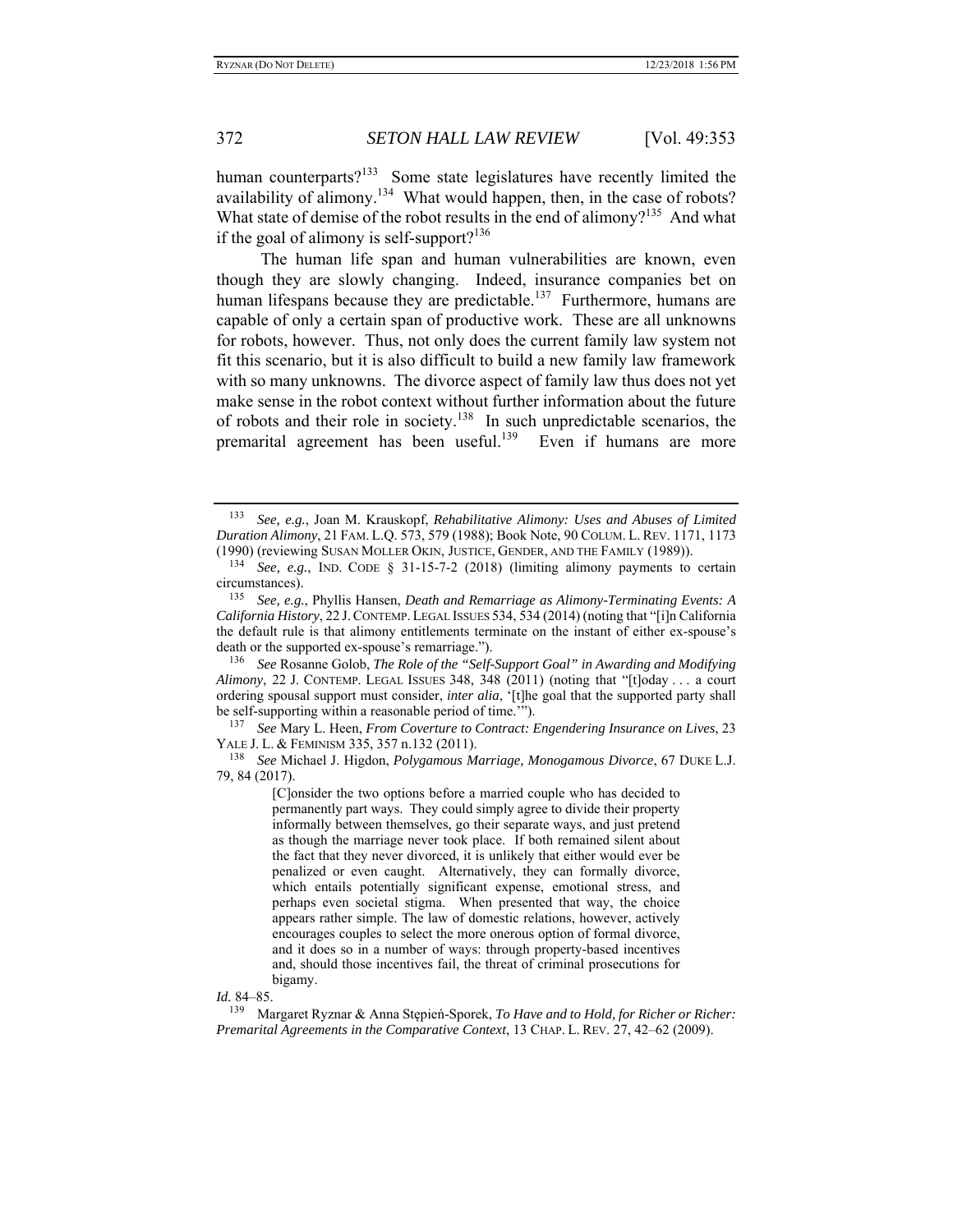vulnerable than robots, they can also benefit from a premarital agreement.<sup>140</sup>

Relatedly, no-fault and unilateral divorces have become the hallmark of modern divorce law.<sup>141</sup> Fault continues to play a small role in divorce only in some jurisdictions.<sup>142</sup> The question is whether these characteristics of divorce law make sense in the context of robot marriage.

There is an additional financial element to divorce in the form of child support. The same unknowns that impacted the property distribution discussion inhabit the child-related space. It is unclear whether robots will earn money in the future to support themselves or any children of their marriage. If they do, with earning capacities that do not diminish like human capital, they might be financially liable for their family.<sup>143</sup>

Courts consider the child's best interests in making other child-related determinations, such as child custody and visitation.<sup>144</sup> The wishes of children often play a role in these considerations, especially if they are teenagers.<sup>145</sup> If adults can become attached to robots enough to marry them, no doubt children too can connect with them enough to want a continued relationship. The court's custody and visitation decisions will be determined by whether the robot is more akin to a parent or a stepparent. Family law treats the biological parent more favorably than other parental figures,  $146$  but this may be slowly changing. $147$ 

The related question of whether a robot can adopt a child is completely unclear. Perhaps adoption of the child by the robot is entirely unnecessary if the marital presumption of paternity applies.<sup>148</sup> Or, perhaps human children will be replaced by robot children in some cases, allowing the robot to create the child itself and gain parental status equivalent to a biological parent. Or, perhaps the robot child can simply be cloned upon divorce, with a copy being given to each parent.

 $\frac{140}{141}$  *Id.* 

<sup>&</sup>lt;sup>141</sup> See Hollander-Blumoff, *supra* note 30, at 511.<br><sup>142</sup> See Alyssa Miller, *Punishing Passion: A Comparative Analysis of Adultery Laws in the United States of America and Taiwan and Their Effects on Women*, 41 FORDHAM INT'L L.J. 425, 432 (2018).

<sup>143</sup> *See, e.g.*, Margaret Ryznar, *To Work, or Not to Work? The Immortal Tax Disincentives for Married Women*, 13 LEWIS & CLARK L. REV. 921, 939 (2009).<br><sup>144</sup> *See supra* Part II.<br><sup>145</sup> *See see JPD* CODE *S* 21, 17, 2, 8(2) (2018).

<sup>145</sup> *See, e.g.*, IND. CODE § 31-17-2-8(3) (2018).

<sup>146</sup> *See, e.g.*, Troxel v. Granville, 530 U.S. 57, 70 (2000).

See supra Part II.

<sup>&</sup>lt;sup>148</sup> "In earlier times, the marital presumption of paternity [was] the presumption that a child is fathered by his or her mother's husband." Theresa Glennon, *Somebody's Child: Evaluating the Erosion of the Marital Presumption of Paternity*, 102 W. VA. L. REV. 547, 551 (2000) (describing the weakening of the marital presumption of paternity by states over the years).